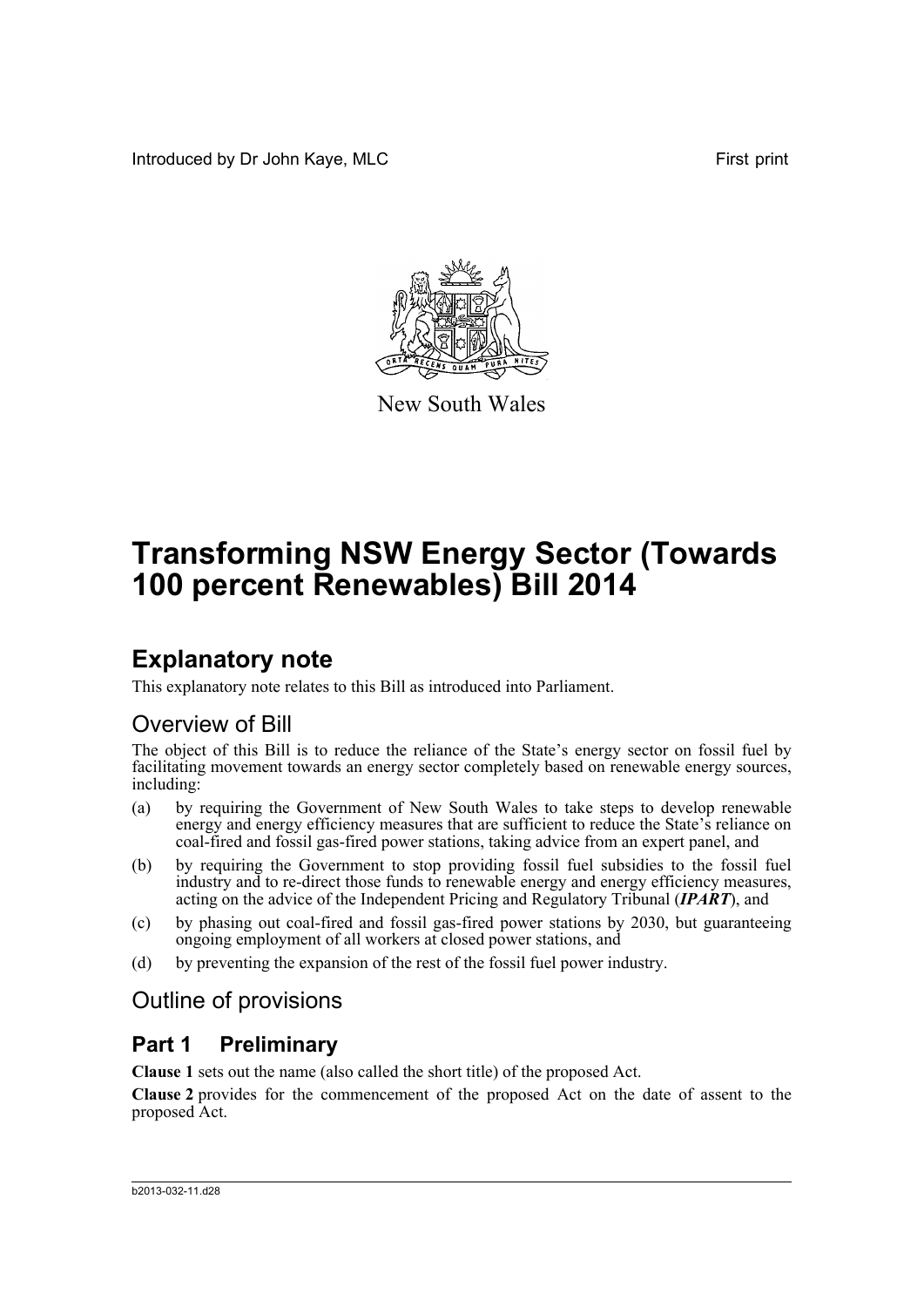**Clause 3** defines certain words and expressions used in the proposed Act and contains certain interpretation provisions.

## **Part 2 Planning for transformation of NSW energy sector**

**Clause 4** specifies the object of the proposed Act (as described in the Overview), which the Government is required to take into account in exercising planning and other functions under the proposed Act.

**Clause 5** requires the Government to begin planning energy technologies involving renewable sources and energy efficiency measures within 1 month after the commencement of the proposed Act.

**Clause 6** requires the Government to implement that plan. The technologies and measures involved must be such as to make it possible that at least one coal-fired generator with a capacity of at least 500 megawatts will no longer be required by 2017.

**Clause 7** requires the Government to consider the object of the proposed Act, and the advice of the Expert Panel established under Part 3 of the proposed Act, when exercising planning and other functions under the proposed Act.

## **Part 3 Transforming NSW Energy Sector Expert Panel**

**Clause 8** requires the Minister to establish the Transforming NSW Energy Sector Expert Panel.

**Clause 9** specifies the functions of the Expert Panel, which are to examine the full range of energy options permitted by law in New South Wales, provide advice to the Minister on that examination, provide advice on any other matter that the Minister requires and make periodic reports to the **Minister** 

**Clause 10** lists the factors to be taken into account by the Expert Panel in exercising its recommendations.

**Clause 11** requires the Expert Panel to periodically produce reports on increasing the electricity generation capacity of renewable energy technologies and on maximising energy efficiencies.

**Clause 12** requires members of the Expert Panel to disclose pecuniary interests.

### **Part 4 Phased closure of all existing coal-fired and fossil gas-fired power stations**

**Clause 13** requires the Minister to prepare, before the first sitting week of 2015, a timetable for the closure of all existing coal-fired and fossil gas-fired power stations in New South Wales before 2030 and to table that timetable in Parliament. The Minister is also required to give Parliament undertakings guaranteeing the employment security of employees of coal-fired and fossil gas-fired power stations closed under the proposed Act.

**Clause 14** requires the Government of New South Wales to make every effort reasonably possible to ensure that the timetable tabled under proposed section 13 is met, in particular, to ensure that all existing coal-fired and fossil gas-fired power stations in NSW are closed and decommissioned by 1 January 2030. The operator or former operator of a power station is not entitled to any compensation for any loss or damage suffered as a result of the operation of the proposed section.

**Clause 15** prohibits the operation of any coal-fired and fossil gas-fired power station after 1 January 2030. The operator or former operator of a power station is not entitled to any compensation for any loss or damage suffered as a result of the operation of the proposed section.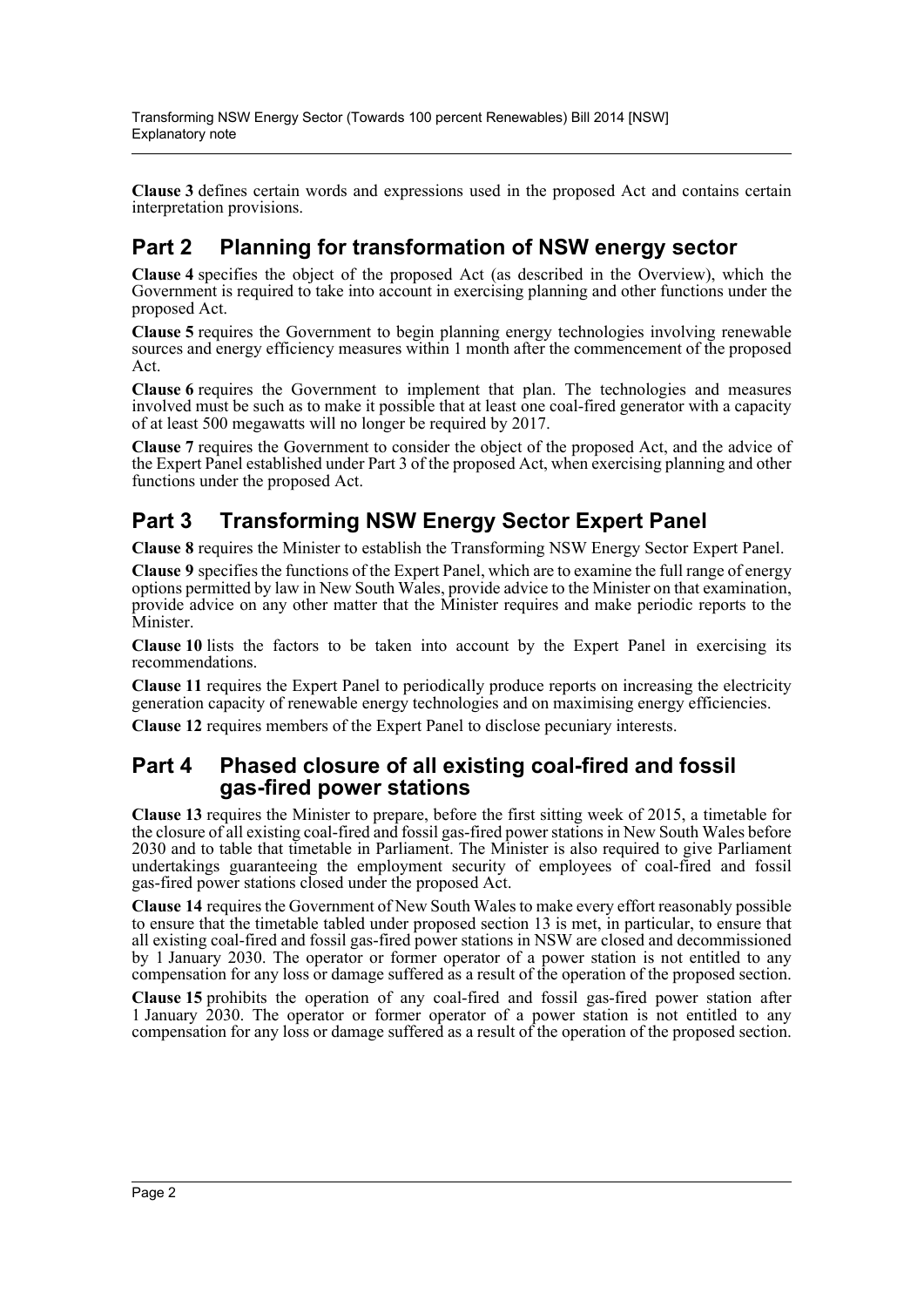### **Part 5 Ban on establishing or expanding fossil fuel power stations**

**Clause 16** prohibits the establishment or expansion of coal-fired power stations. The operator or former operator of a power station is not entitled to any compensation for any loss or damage suffered as a result of the operation of the proposed section.

**Clause 17** prohibits the establishment of a fossil gas-fired power station with a capacity of 15 megawatts or greater, or the expansion of the capacity of existing fossil gas-fired power stations to 15 megawatts or greater. Any new fossil gas-fired power station must have a plan to transition to 100% renewable gas within 10 years.

### **Part 6 Removal of NSW government fossil fuel subsidies to coal and fossil gas operations**

**Clause 18** requires the Treasurer to refer to IPART certain matters relating to fossil fuel subsidies (that is, direct and indirect subsidies to the fossil fuel industry, including mining and combustion, that support electricity generation in New South Wales and that arise from the actions and policies of the Government of New South Wales).

**Clause 19** requires the Treasurer to act on IPART's report.

**Clause 20** requires the value of the fossil fuel subsidies saved by actions under the proposed Part to be re-directed for the purpose of facilitating development and expansion of the renewable energy and energy efficiency measures recommended by the Expert Panel under the proposed Act.

## **Part 7 Other steps towards 100 percent renewable energy**

**Clause 21** requires new guidelines to be prepared for the assessment and determination of planning proposals involving the establishment or expansion of wind farms.

## **Part 8 Miscellaneous**

**Clause 22** prohibits the disclosure of information acquired by reason of or in the course of the exercise of functions under the proposed Act.

**Clause 23** protects members of the Expert Panel from personal liability.

**Clause 24** provides that the proposed Act binds the Crown.

**Clause 25** provides that proceedings for an offence under the proposed Act may be dealt with summarily before the Local Court or the Supreme Court.

**Clause 26** enables the Governor to make regulations for the purposes of the proposed Act.

## **Schedule 1 Constitution and procedure of Expert Panel**

**Schedule 1** makes provision for the constitution and procedure of the Expert Panel established under the proposed Act.

## **Schedule 2 IPART investigation of fossil fuel subsidies**

**Schedule 2** makes provision for the investigation by IPART of a matter referred to it under Part 6 of the proposed Act.

## **Schedule 3 Amendment of Electricity Supply Act 1995 No 94**

**Schedule 3** provides for a feed-in tariff for all distributed renewable energy at a price set by IPART which approximates the relevant retail purchase price, allowing retailers to recover the unused Distribution Use of System charges from the distribution network service providers.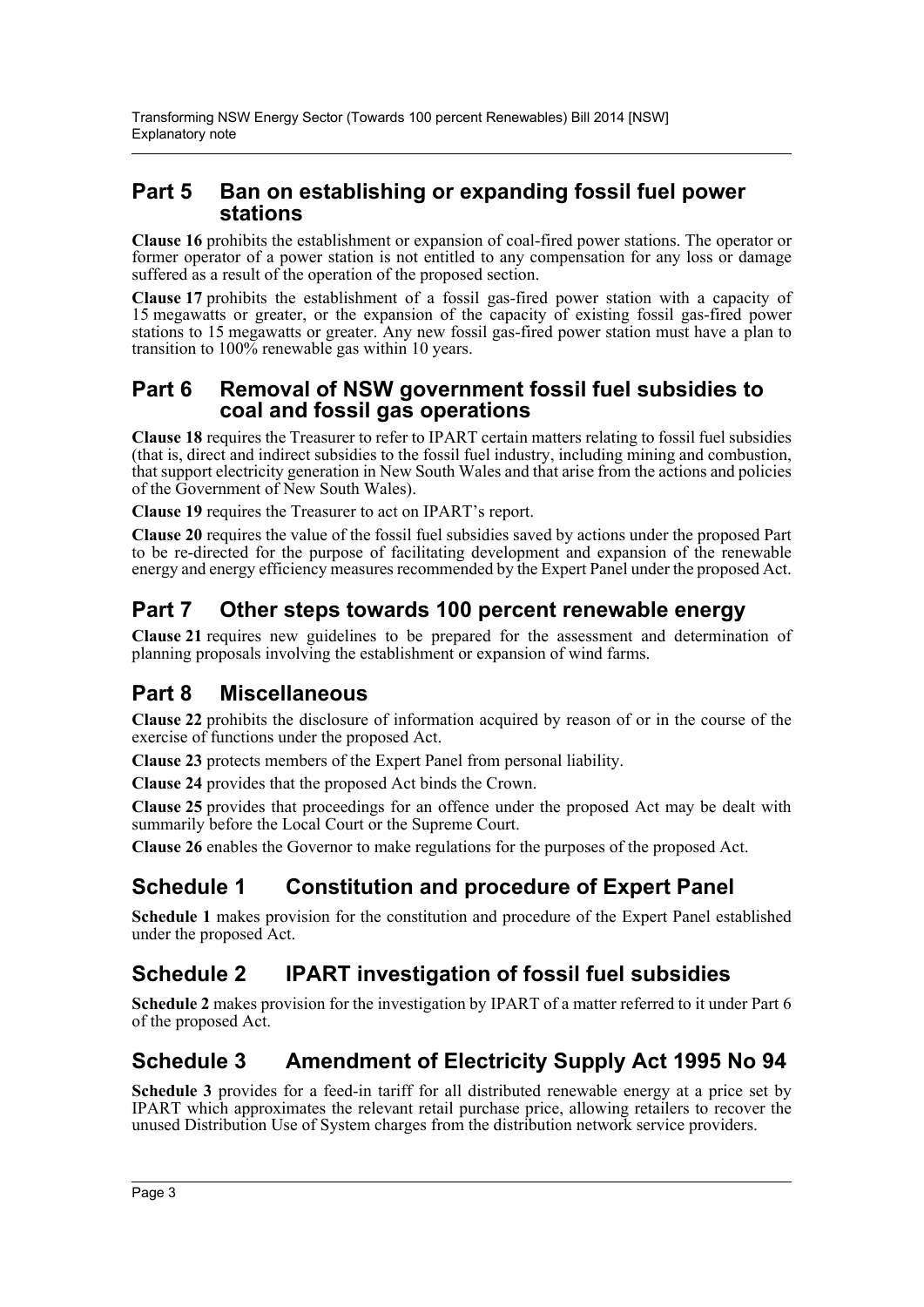Introduced by Dr John Kaye, MLC First print



New South Wales

# **Transforming NSW Energy Sector (Towards 100 percent Renewables) Bill 2014**

# **Contents**

|        |                          |                                                                                                                                                                                                                                                  | Page                                               |
|--------|--------------------------|--------------------------------------------------------------------------------------------------------------------------------------------------------------------------------------------------------------------------------------------------|----------------------------------------------------|
| Part 1 |                          | <b>Preliminary</b>                                                                                                                                                                                                                               |                                                    |
|        | 1<br>2<br>3              | Name of Act<br>Commencement<br>Definitions                                                                                                                                                                                                       | $\overline{2}$<br>$\overline{2}$<br>$\overline{2}$ |
| Part 2 |                          | Planning for transformation of NSW energy sector                                                                                                                                                                                                 |                                                    |
|        | 4<br>5<br>6<br>7         | Object of Act<br>Government required to plan for transformation of NSW energy sector<br>Government required to implement plan for transformation of NSW<br>energy sector<br>Government required to consider object of this Act and expert advice | 4<br>4<br>4<br>4                                   |
| Part 3 |                          | <b>Transforming NSW Energy Sector Expert Panel</b>                                                                                                                                                                                               |                                                    |
|        | 8<br>9<br>10<br>11<br>12 | Establishment of Transforming NSW Energy Sector Expert Panel<br>Functions of Expert Panel<br>Factors to be taken into account by Expert Panel<br><b>Expert Panel to report</b><br>Disclosure of pecuniary interests                              | 5<br>5<br>6<br>6<br>6                              |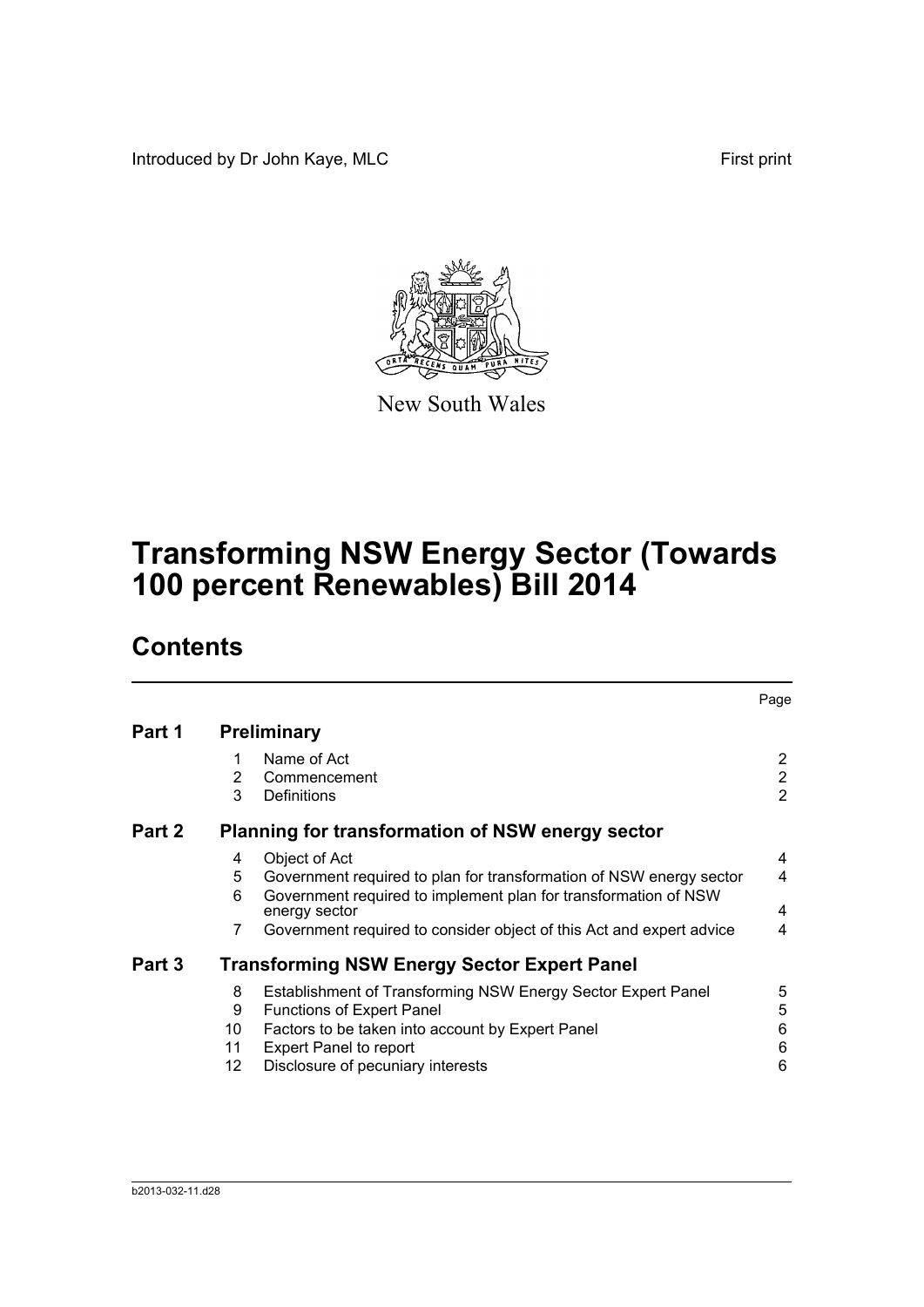Page

| Part 4            |                | Phased closure of all existing coal-fired and fossil<br>gas-fired power stations                                                                    |                       |
|-------------------|----------------|-----------------------------------------------------------------------------------------------------------------------------------------------------|-----------------------|
|                   | 13             | Minister to table timetable and jobs guarantee for closure of coal-fired<br>and fossil gas-fired power stations                                     | 8                     |
|                   | 14             | Deadline for closure of all existing coal-fired and fossil gas-fired<br>power stations                                                              | 8                     |
|                   | 15             | Prohibition on operation of coal-fired and fossil gas-fired power<br>stations from 2030                                                             | 8                     |
| Part 5            |                | Ban on establishing or expanding fossil fuel<br>power stations                                                                                      |                       |
|                   | 16             | Ban on establishing or expanding coal-fired power stations                                                                                          | 9                     |
|                   | 17             | Ban on establishing or expanding fossil gas-fired power stations of<br>15 megawatts or greater                                                      | 9                     |
| Part 6            |                | Removal of NSW government fossil fuel subsidies to<br>coal and fossil gas operations                                                                |                       |
|                   | 18<br>19<br>20 | Treasurer to refer matters relating to fossil fuel subsidies to IPART<br>Treasurer to act on IPART's report<br>Redirection of fossil fuel subsidies | 10<br>10<br>10        |
| Part 7            |                | Other steps towards 100 percent renewable energy                                                                                                    |                       |
|                   | 21             | New guidelines on wind farms to be prepared and circulated                                                                                          | 11                    |
| Part 8            |                | <b>Miscellaneous</b>                                                                                                                                |                       |
|                   | 22             | Protection of information                                                                                                                           | 12 <sup>°</sup>       |
|                   | 23             | Protection from liability                                                                                                                           | 12 <sub>2</sub>       |
|                   | 24<br>25       | Act binds Crown<br>Nature of proceedings for offences                                                                                               | 12 <sub>2</sub><br>13 |
|                   | 26             | Regulations                                                                                                                                         | 13                    |
| <b>Schedule 1</b> |                | <b>Constitution and procedure of Expert Panel</b>                                                                                                   | 14                    |
| <b>Schedule 2</b> |                | <b>IPART</b> investigation of fossil fuel subsidies                                                                                                 | 17                    |
| <b>Schedule 3</b> |                | Amendment of Electricity Supply Act 1995 No 94                                                                                                      | 21                    |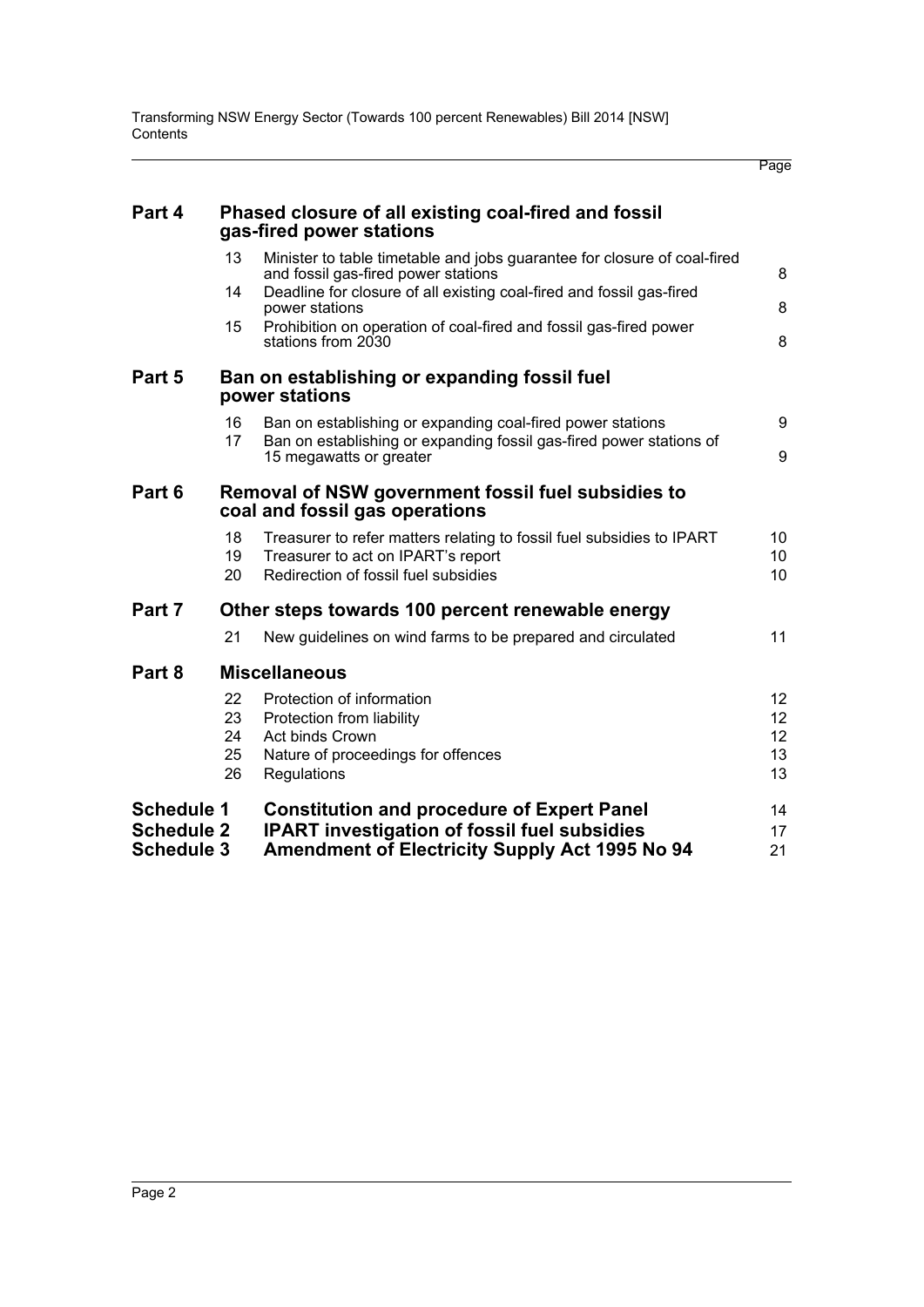

New South Wales

# **Transforming NSW Energy Sector (Towards 100 percent Renewables) Bill 2014**

No , 2014

### **A Bill for**

An Act to require the NSW government to increase renewable energy generation and expand energy efficiency measures in NSW to allow for the replacement and closure of the State's coal and fossil gas-fired power stations by 2030 and create new employment opportunities in the electricity industry; and for other purposes.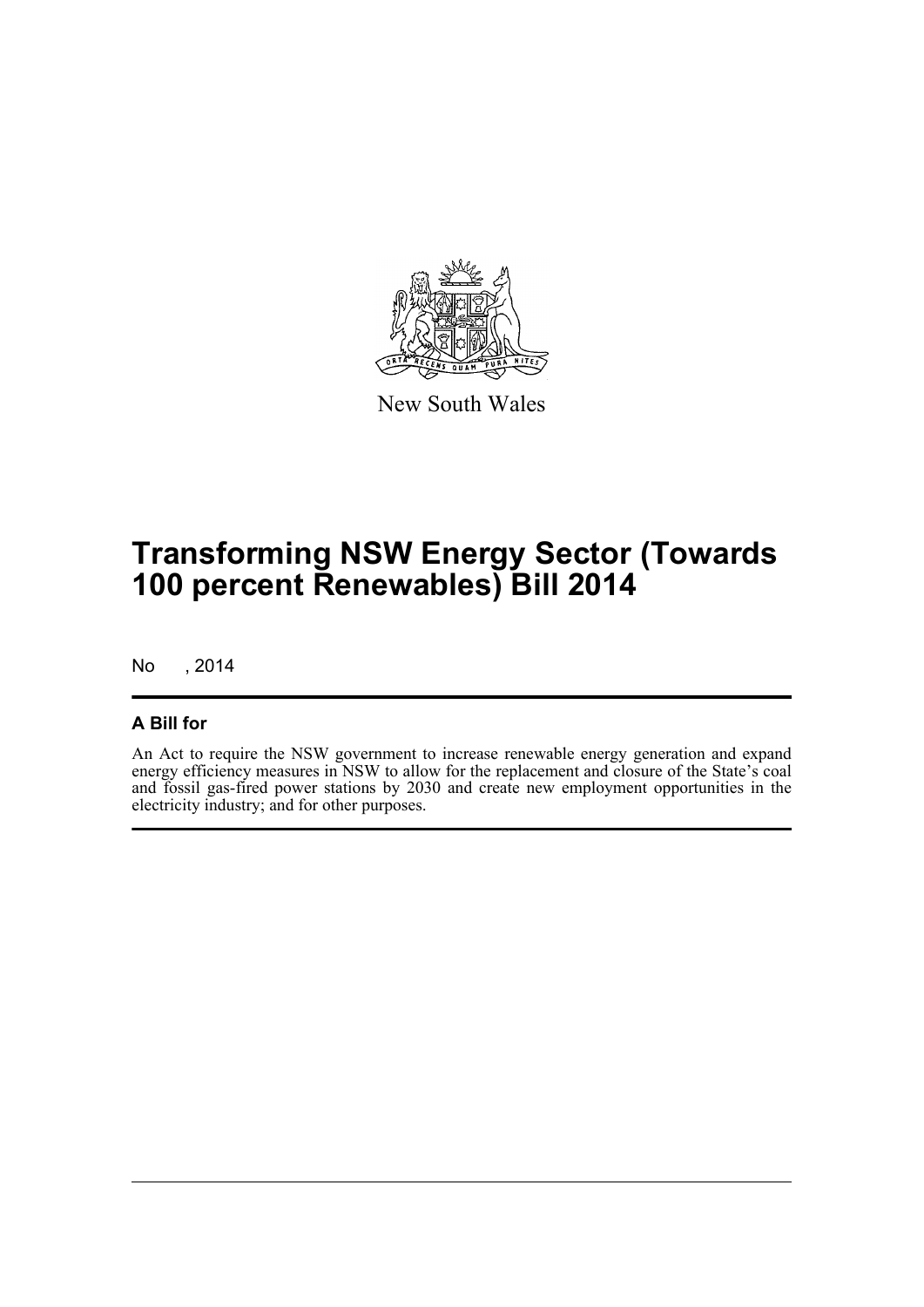<span id="page-6-3"></span><span id="page-6-2"></span><span id="page-6-1"></span><span id="page-6-0"></span>

|              |     |                    | The Legislature of New South Wales enacts:                                                                                                                                                                                                                                                                                                                                          | 1                          |
|--------------|-----|--------------------|-------------------------------------------------------------------------------------------------------------------------------------------------------------------------------------------------------------------------------------------------------------------------------------------------------------------------------------------------------------------------------------|----------------------------|
| Part 1       |     |                    | <b>Preliminary</b>                                                                                                                                                                                                                                                                                                                                                                  | $\overline{\mathbf{c}}$    |
| 1            |     | <b>Name of Act</b> |                                                                                                                                                                                                                                                                                                                                                                                     | 3                          |
|              |     |                    | This Act is the Transforming NSW Energy Sector (Towards 100 percent<br>Renewables) Act 2014.                                                                                                                                                                                                                                                                                        | 4<br>5                     |
| $\mathbf{2}$ |     |                    | <b>Commencement</b>                                                                                                                                                                                                                                                                                                                                                                 | 6                          |
|              |     |                    | This Act commences on the date of assent to this Act.                                                                                                                                                                                                                                                                                                                               | 7                          |
| 3            |     | <b>Definitions</b> |                                                                                                                                                                                                                                                                                                                                                                                     | 8                          |
|              | (1) |                    | In this Act:                                                                                                                                                                                                                                                                                                                                                                        | 9                          |
|              |     |                    | <i>development</i> has the same meaning as in the EP&A Act.                                                                                                                                                                                                                                                                                                                         | 10                         |
|              |     |                    | <b>EP&amp;A Act</b> means the <i>Environmental Planning and Assessment Act 1979</i> .                                                                                                                                                                                                                                                                                               | 11                         |
|              |     |                    | <b>Expert Panel means the Transforming NSW Energy Sector Expert Panel established</b><br>under section 8.                                                                                                                                                                                                                                                                           | 12<br>13                   |
|              |     |                    | <i>fossil fuel</i> means:                                                                                                                                                                                                                                                                                                                                                           | 14                         |
|              |     | (a)                | coal, oil, natural gas, coal seam gas or other petroleum-based products, or                                                                                                                                                                                                                                                                                                         | 15                         |
|              |     | (b)                | products, by-products and wastes associated with, or produced from,<br>extracting and processing coal, oil, natural gas or other petroleum-based<br>products.                                                                                                                                                                                                                       | 16<br>17<br>18             |
|              |     |                    | <i>fossil fuel subsidies</i> means direct and indirect subsidies to the fossil fuel industry,<br>including mining and combustion, that support electricity generation in New South<br>Wales and that arise from the actions and policies of the Government of New South<br>Wales, other than those that are by way of payments or other relief to support low<br>income households. | 19<br>20<br>21<br>22<br>23 |
|              |     |                    | <b>IPART</b> means the Independent Pricing and Regulatory Tribunal established under<br>the Independent Pricing and Regulatory Tribunal Act 1992.                                                                                                                                                                                                                                   | 24<br>25                   |
|              |     |                    | <i>planning approval</i> means any of the following:                                                                                                                                                                                                                                                                                                                                | 26                         |
|              |     | (a)                | development consent under Part 4 of the EP&A Act,                                                                                                                                                                                                                                                                                                                                   | 27                         |
|              |     | (b)                | approval under Part 3A of the EP&A Act (before the repeal of that Part) for a<br>concept plan for a project or approval under that Part to carry out a project,                                                                                                                                                                                                                     | 28<br>29                   |
|              |     | (c)                | approval under Part 5.1 of the EP&A Act to carry out State significant<br>infrastructure,                                                                                                                                                                                                                                                                                           | 30<br>31                   |
|              |     | (d)                | the modification of any such development consent or approval.                                                                                                                                                                                                                                                                                                                       | 32                         |
|              |     |                    | <i>renewable energy source</i> means any of the following in so far as they are harnessed<br>to generate energy:                                                                                                                                                                                                                                                                    | 33<br>34                   |
|              |     | (a)                | existing hydro or micro hydro,                                                                                                                                                                                                                                                                                                                                                      | 35                         |
|              |     | (b)                | wave,                                                                                                                                                                                                                                                                                                                                                                               | 36                         |
|              |     | (c)                | tide,                                                                                                                                                                                                                                                                                                                                                                               | 37                         |
|              |     | (d)                | ocean,                                                                                                                                                                                                                                                                                                                                                                              | 38                         |
|              |     | (e)                | wind,                                                                                                                                                                                                                                                                                                                                                                               | 39                         |
|              |     | (f)                | solar,                                                                                                                                                                                                                                                                                                                                                                              | 40                         |
|              |     | (g)                | geothermal-aquifer,                                                                                                                                                                                                                                                                                                                                                                 | 41                         |
|              |     | (h)                | hot dry rock,                                                                                                                                                                                                                                                                                                                                                                       | 42                         |
|              |     | (i)                | energy crops (excluding native forest materials),                                                                                                                                                                                                                                                                                                                                   | 43                         |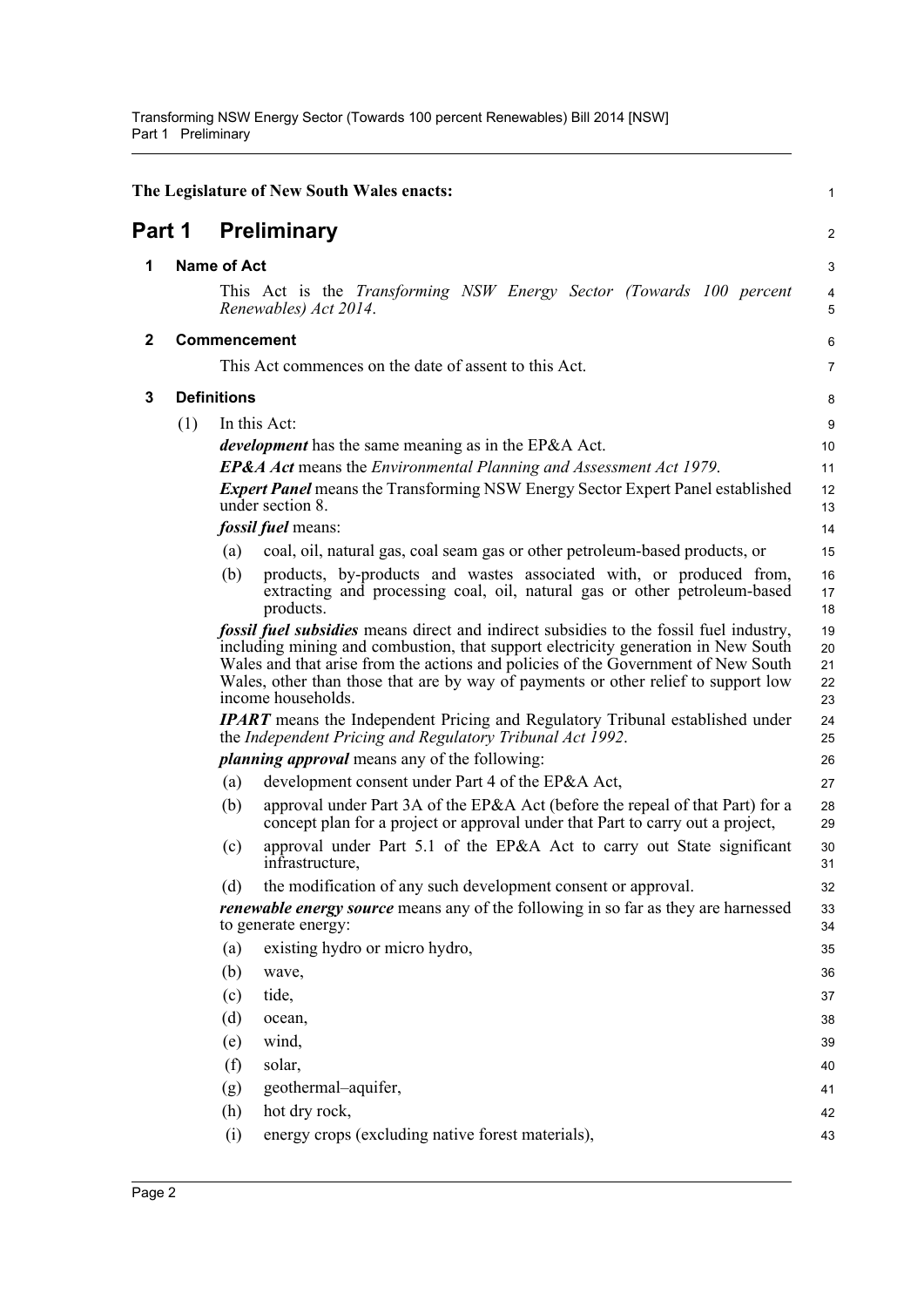|     | (j) | wood waste (excluding native forest materials),                                                                                                                        | 1              |
|-----|-----|------------------------------------------------------------------------------------------------------------------------------------------------------------------------|----------------|
|     | (k) | agricultural waste,                                                                                                                                                    | $\overline{2}$ |
|     | (1) | waste from processing of agricultural products,                                                                                                                        | 3              |
|     | (m) | food waste,                                                                                                                                                            | $\overline{4}$ |
|     | (n) | food processing waste,                                                                                                                                                 | 5              |
|     | (0) | bagasse,                                                                                                                                                               | 6              |
|     | (p) | black liquor,                                                                                                                                                          | 7              |
|     | (q) | biomass-based components of sewage,                                                                                                                                    | 8              |
|     | (r) | landfill gas,                                                                                                                                                          | 9              |
|     | (s) | sewage gas and biomass-based components of sewage,                                                                                                                     | 10             |
|     | (t) | any other source specified by the regulations.                                                                                                                         | 11             |
| (2) |     | Without affecting the operation of subsection $(1)$ , words and expressions used in this<br>Act that are defined in the EP&A Act have the same meaning as in that Act. | 12<br>13       |
| (3) |     | Notes included in this Act do not form part of this Act.                                                                                                               | 14             |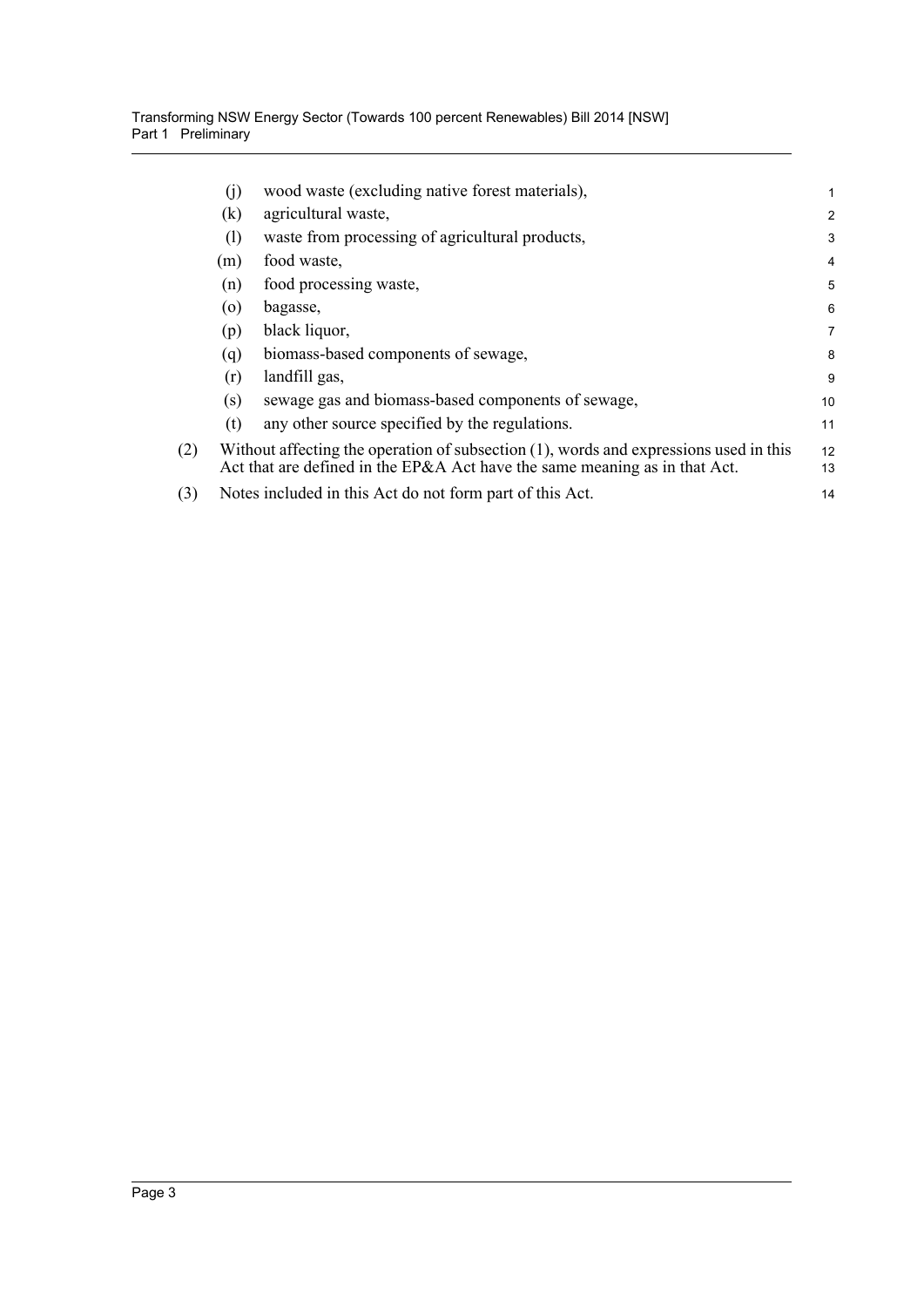## <span id="page-8-1"></span><span id="page-8-0"></span>**Part 2 Planning for transformation of NSW energy sector**

### **4 Object of Act**

The object of this Act is to reduce the reliance of the State's energy sector on fossil fuel by facilitating movement towards an energy sector completely based on renewable energy sources, including:

1

21

28 29

34

- (a) by requiring the Government of New South Wales to take steps to develop renewable energy and energy efficiency measures that are sufficient to reduce the State's reliance on coal-fired and fossil gas-fired power stations, taking advice from an expert panel, and
- (b) by requiring the Government to stop providing subsidies to the fossil fuel industry and to re-direct those funds to renewable energy and energy efficiency measures, acting on the advice of IPART, and
- (c) by phasing out coal-fired and fossil gas-fired power stations by 2030, but guaranteeing ongoing employment of all workers at closed power stations, and
- (d) by preventing the expansion of the rest of the fossil fuel power industry.

### <span id="page-8-2"></span>**5 Government required to plan for transformation of NSW energy sector**

The Government of New South Wales is required, within 1 month after the commencement of this Act, to implement measures to commence a process that will ultimately allow for the replacement of the State's coal-fired and fossil gas-fired power stations with renewable energy and energy efficiency measures. 17 18 19 20

### <span id="page-8-3"></span>**6 Government required to implement plan for transformation of NSW energy sector**

- (1) The Government of New South Wales is required to implement the process referred to in section 5 so that those energy technologies and energy efficiency measures make it possible for sufficient energy to be generated by renewable energy, or saved through energy efficiency measures, so that at least one coal-fired generator with a capacity of at least 500 megawatts, and a capacity factor of at least 73%, could be replaced by those sources, and decommissioned, by January 2017. 22 23 24 25 26 27
- (2) Subsection (1) applies only in relation to measures that the Government of New South Wales has the legal capacity to implement.

(3) In this section: *capacity factor* of a power plant means the ratio of the maximum available output of the plant over a period of time to its potential output if it were possible for it to operate indefinitely at its intended technical full-load sustained output. 30 31 32 33

### <span id="page-8-4"></span>**7 Government required to consider object of this Act and expert advice**

In preparing and implementing the process required by this Part, the Government of New South Wales must have regard to: (a) the object of this Act (as set out in section 4), and 35 36 37

(b) any advice of the Expert Panel given under Part 3. 38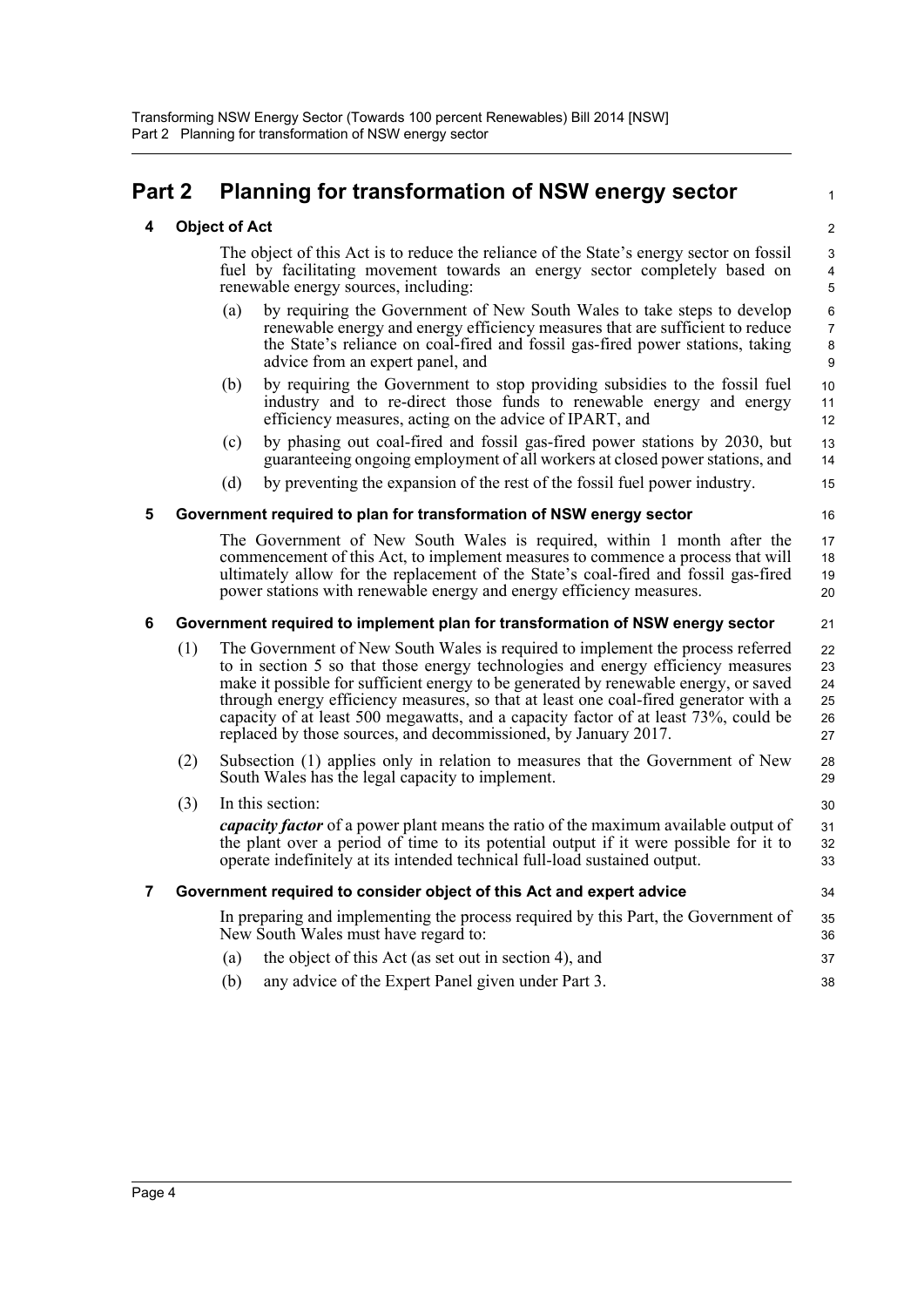<span id="page-9-2"></span><span id="page-9-1"></span><span id="page-9-0"></span>

| Part 3 |     |     |                                                                               | <b>Transforming NSW Energy Sector Expert Panel</b>                                                                                                                                                                                                                                                                                                                                                                                                               | 1                                        |
|--------|-----|-----|-------------------------------------------------------------------------------|------------------------------------------------------------------------------------------------------------------------------------------------------------------------------------------------------------------------------------------------------------------------------------------------------------------------------------------------------------------------------------------------------------------------------------------------------------------|------------------------------------------|
| 8      |     |     |                                                                               | <b>Establishment of Transforming NSW Energy Sector Expert Panel</b>                                                                                                                                                                                                                                                                                                                                                                                              | $\overline{c}$                           |
|        | (1) |     | The Minister is to establish the Transforming NSW Energy Sector Expert Panel. |                                                                                                                                                                                                                                                                                                                                                                                                                                                                  |                                          |
|        | (2) |     |                                                                               | The Expert Panel is to comprise the following members:                                                                                                                                                                                                                                                                                                                                                                                                           | $\overline{4}$                           |
|        |     | (a) |                                                                               | at least 5 independent experts appointed by the Minister with expertise in<br>energy planning, renewable energy and energy efficiency, one of whom is to<br>be appointed by the Minister as Chairperson,                                                                                                                                                                                                                                                         | $\mathbf 5$<br>$\,6\,$<br>$\overline{7}$ |
|        |     | (b) |                                                                               | one person appointed by the Minister with expertise in finance,                                                                                                                                                                                                                                                                                                                                                                                                  | 8                                        |
|        |     | (c) |                                                                               | one person nominated by and representing Unions NSW,                                                                                                                                                                                                                                                                                                                                                                                                             | $\boldsymbol{9}$                         |
|        |     | (d) |                                                                               | one person nominated by and representing the Council of Social Service of<br>New South Wales,                                                                                                                                                                                                                                                                                                                                                                    | 10<br>11                                 |
|        |     | (e) | NSW,                                                                          | one person nominated by and representing the Nature Conservation Council of                                                                                                                                                                                                                                                                                                                                                                                      | 12<br>13                                 |
|        |     | (f) |                                                                               | one person appointed by the Minister to represent a peak body representing the<br>wind energy industry,                                                                                                                                                                                                                                                                                                                                                          | 14<br>15                                 |
|        |     | (g) |                                                                               | one person appointed by the Minister to represent a peak body representing the<br>solar energy industry,                                                                                                                                                                                                                                                                                                                                                         | 16<br>17                                 |
|        |     | (h) |                                                                               | one person appointed by the Minister to represent a peak body representing the<br>energy efficiency industry.                                                                                                                                                                                                                                                                                                                                                    | 18<br>19                                 |
|        | (3) |     | duly nominated.                                                               | If, for the purposes of subsection $(2)$ $(c)$ , $(d)$ or $(e)$ , nominations of persons are not<br>made within the time or in the manner specified by the Minister in a written notice<br>given to the body or organisation entitled to make the nominations, the Minister is to<br>appoint a person to be a member of the Expert Panel instead of the person required<br>to be appointed as a nominee and that person so appointed is to be taken to have been | 20<br>21<br>22<br>23<br>24<br>25         |
|        | (4) |     | Expert Panel.                                                                 | Schedule 1 contains provisions relating to the constitution and procedure of the                                                                                                                                                                                                                                                                                                                                                                                 | 26<br>27                                 |
| 9      |     |     |                                                                               | <b>Functions of Expert Panel</b>                                                                                                                                                                                                                                                                                                                                                                                                                                 | 28                                       |
|        |     |     |                                                                               | The functions of the Expert Panel are as follows:                                                                                                                                                                                                                                                                                                                                                                                                                | 29                                       |
|        |     | (a) |                                                                               | to examine the full range of energy options permitted by law, and defined by<br>this Act as renewable energy sources in New South Wales, including, but not<br>limited to, the following:                                                                                                                                                                                                                                                                        | 30<br>31<br>32                           |
|        |     |     | (i)                                                                           | energy efficiency measures including higher appliance and building<br>standards and technologies and policies to cut energy waste,                                                                                                                                                                                                                                                                                                                               | 33<br>34                                 |
|        |     |     | (ii)                                                                          | wind energy generation,                                                                                                                                                                                                                                                                                                                                                                                                                                          | 35                                       |
|        |     |     | (iii)                                                                         | generation by large-scale solar thermal power plants,                                                                                                                                                                                                                                                                                                                                                                                                            | 36                                       |
|        |     |     | (iv)                                                                          | generation by solar photovoltaic means at an industrial, commercial and<br>household level,                                                                                                                                                                                                                                                                                                                                                                      | 37<br>38                                 |
|        |     |     | (v)                                                                           | generation by wave power,                                                                                                                                                                                                                                                                                                                                                                                                                                        | 39                                       |
|        |     | (b) |                                                                               | for the purpose of examining that full range of energy options, to undertake an<br>investigation, as a matter of priority, into the construction of 3 or more<br>large-scale concentrated solar thermal power plants,                                                                                                                                                                                                                                            | 40<br>41<br>42                           |
|        |     | (c) |                                                                               | to provide advice to the Minister on that examination,                                                                                                                                                                                                                                                                                                                                                                                                           | 43                                       |
|        |     | (d) |                                                                               | to make periodic reports to the Minister under section 11,                                                                                                                                                                                                                                                                                                                                                                                                       | 44                                       |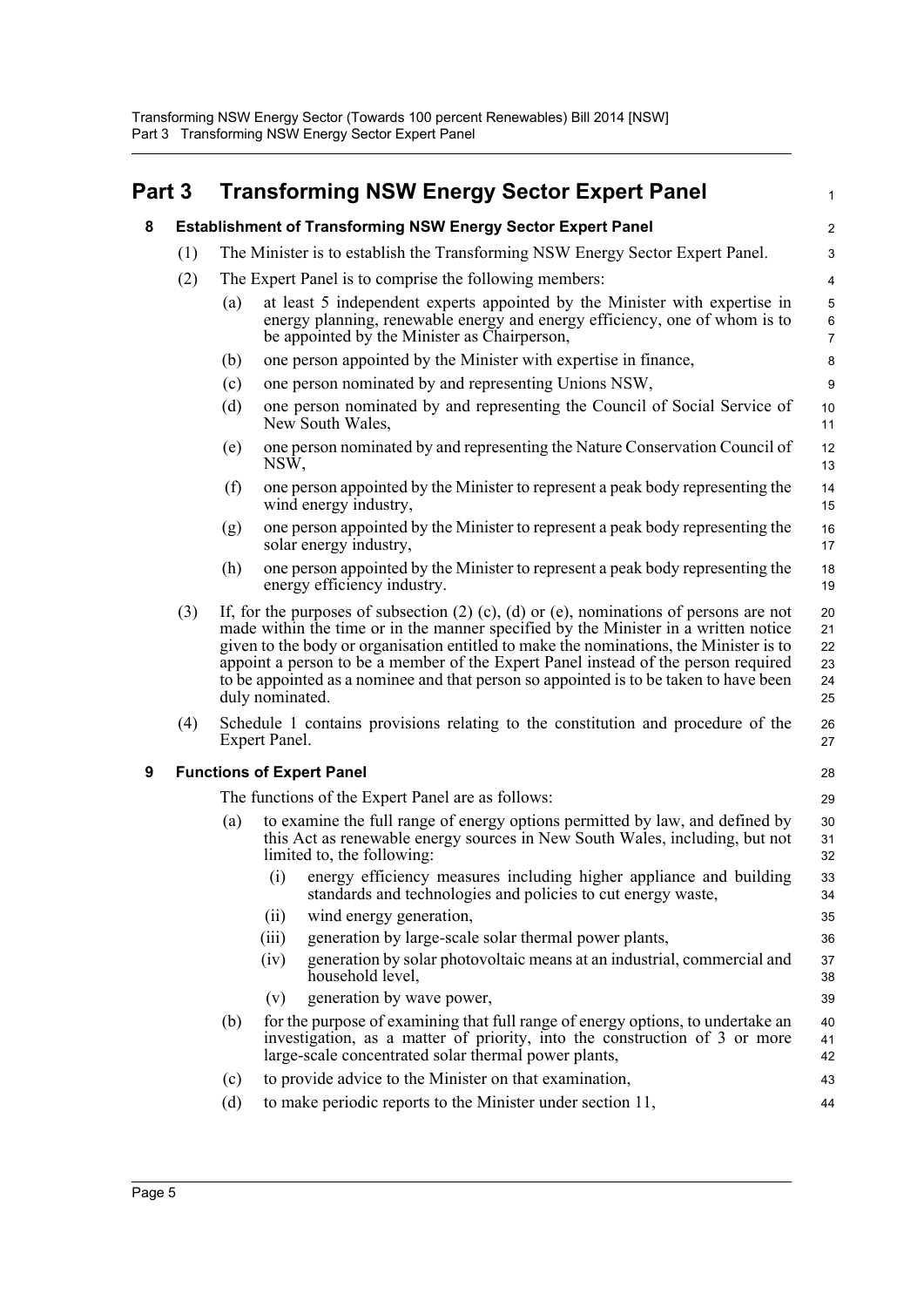1 2

34

41

#### <span id="page-10-0"></span>**10 Factors to be taken into account by Expert Panel**

In exercising its recommendation functions under this Act, the Expert Panel is to take into account the following factors:

- (a) the comparable cost-effectiveness of the different renewable energy technologies and energy efficiency measures that the Expert Panel considers,
- (b) the need to maximise the number of jobs in New South Wales and Australia in the manufacturing, operation and export of renewable energy and energy efficiency technologies,
- (c) the choice of mechanisms that secure employment for existing employees of the fossil fuel power industry in New South Wales,
- (d) the need to provide protection for low and middle-income households from rising electricity bills,
- (e) the provision of opportunities and support for low-income households and businesses to install and operate energy efficiency measures,
- (f) the ability and effectiveness of the borrowing mechanisms of the Government of New South Wales in the form of "Green Bonds", which involve raising funds from investors seeking a fixed amount on a fixed schedule to finance the construction or rollout of renewable energy technologies and energy efficiency measures, 17 18 19 20  $21$
- (g) the possibility for the re-use and adaptation of decommissioned fossil fuel fired power station sites in hosting medium and large-scale renewable energy technologies to take advantage of existing network connections, site infrastructure and the local skilled workforce,
- (h) any available opportunities for the Government of New South Wales to support and facilitate community owned and community operated renewable energy projects,
- (i) the need to remove barriers that prevent private investment in renewable energy technologies,
- (j) the environmental, social and economic benefits of direct public investment in renewable energy projects,
- (k) any other factors that the Expert Panel determines are appropriate.

### <span id="page-10-1"></span>**11 Expert Panel to report**

- (1) The Expert Panel must provide the Minister with reports about the means by which the electricity generation capacity of renewable energy technologies and energy efficiencies must be increased in order to allow for the closure and decommissioning of all coal-fired power stations in the State by 1 January 2030. 35 36 37 38
- (2) At least one such report must be provided in each calendar year. 39 40
- (3) The first report must be provided on or before 1 January 2016.

### <span id="page-10-2"></span>**12 Disclosure of pecuniary interests**

(1) If: (a) a member has a direct or indirect pecuniary interest in a matter being considered or about to be considered at a meeting of the Expert Panel, and 42 43 44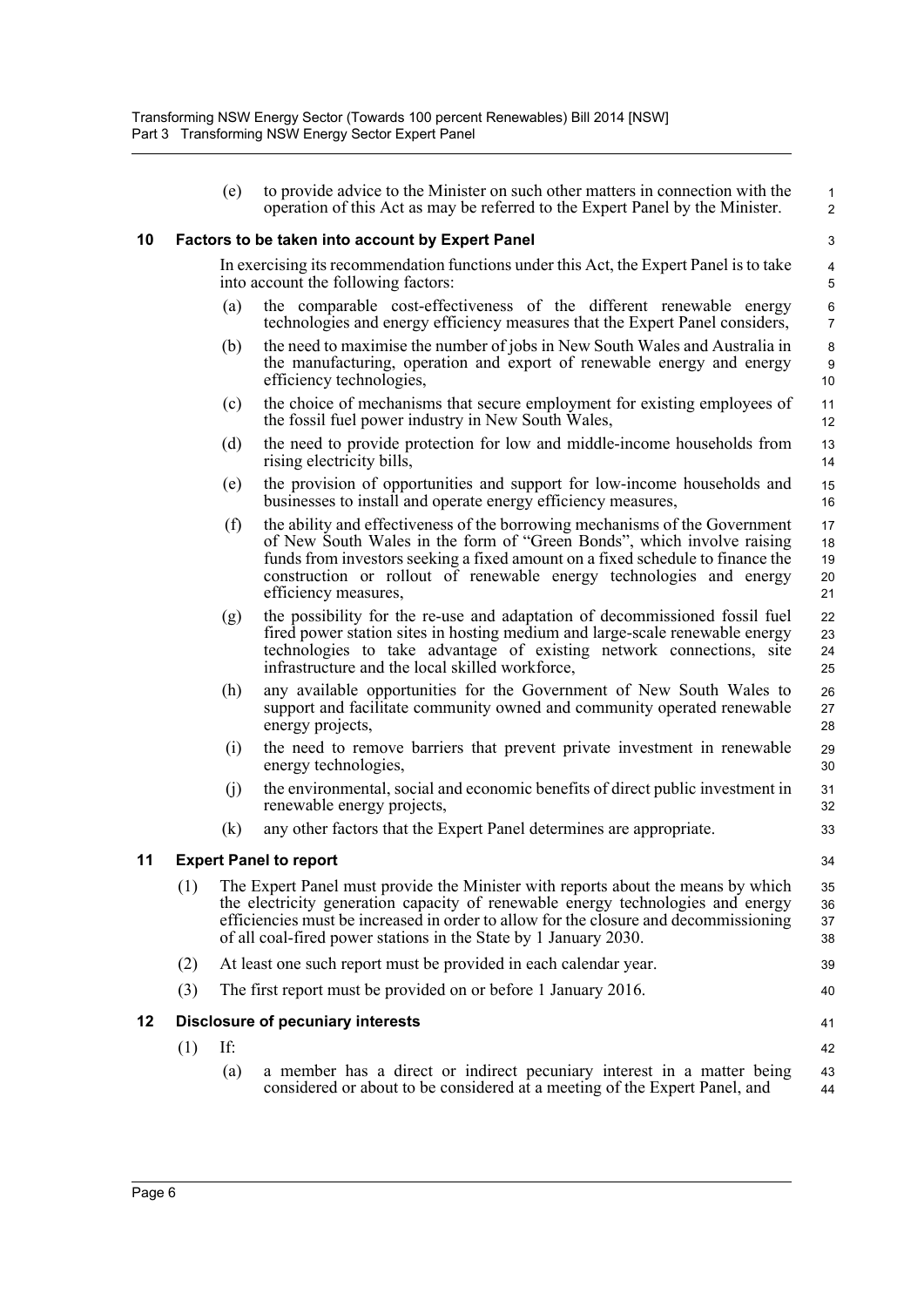|     | (b)    | the interest appears to raise a conflict with the proper performance of the<br>member's duties in relation to the consideration of the matter,                                                                                                                | $\mathbf{1}$<br>$\overline{2}$ |
|-----|--------|---------------------------------------------------------------------------------------------------------------------------------------------------------------------------------------------------------------------------------------------------------------|--------------------------------|
|     | Panel. | the member must, as soon as possible after the relevant facts have come to the<br>member's knowledge, disclose the nature of the interest at a meeting of the Expert                                                                                          | 3<br>4<br>$\overline{5}$       |
| (2) |        | A disclosure by a member at a meeting of the Expert Panel that the member:                                                                                                                                                                                    | 6                              |
|     | (a)    | is a member, or is in the employment, of a specified company or other body, or                                                                                                                                                                                | $\overline{7}$                 |
|     | (b)    | is a partner, or is in the employment, of a specified person, or                                                                                                                                                                                              | 8                              |
|     | (c)    | has some other specified interest relating to a specified company or other body<br>or to a specified person,                                                                                                                                                  | 9<br>10                        |
|     |        | is a sufficient disclosure of the nature of the interest in any matter relating to that<br>company or other body or to that person which may arise after the date of the<br>disclosure and which is required to be disclosed under subsection (1).            | 11<br>12<br>13                 |
| (3) | Panel. | Particulars of any disclosure made under this section must be recorded by the Expert<br>Panel in a book kept for the purpose and that book must be open at all reasonable<br>hours to inspection by any person on payment of the fee determined by the Expert | 14<br>15<br>16<br>17           |
| (4) |        | After a member has disclosed the nature of an interest in any matter, the member<br>must not, unless the Minister or the Expert Panel otherwise determines:                                                                                                   | 18<br>19                       |
|     | (a)    | be present during any deliberation of the Expert Panel with respect to the<br>matter, or                                                                                                                                                                      | 20<br>21                       |
|     | (b)    | take part in any decision of the Expert Panel with respect to the matter.                                                                                                                                                                                     | 22                             |
| (5) |        | For the purposes of the making of a determination by the Expert Panel under<br>subsection (4), a member who has a direct or indirect pecuniary interest in a matter<br>to which the disclosure relates must not:                                              | 23<br>24<br>25                 |
|     | (a)    | be present during any deliberation of the Expert Panel for the purpose of<br>making the determination, or                                                                                                                                                     | 26<br>27                       |
|     | (b)    | take part in the making by the Expert Panel of the determination.                                                                                                                                                                                             | 28                             |
| (6) |        | A contravention of this section does not invalidate any decision of the Expert Panel.                                                                                                                                                                         | 29                             |
| (7) |        | This section applies to a member of a committee of the Expert Panel and the<br>committee in the same way as it applies to a member of the Expert Panel and the<br>Expert Panel.                                                                               | 30<br>31<br>32                 |
|     |        |                                                                                                                                                                                                                                                               |                                |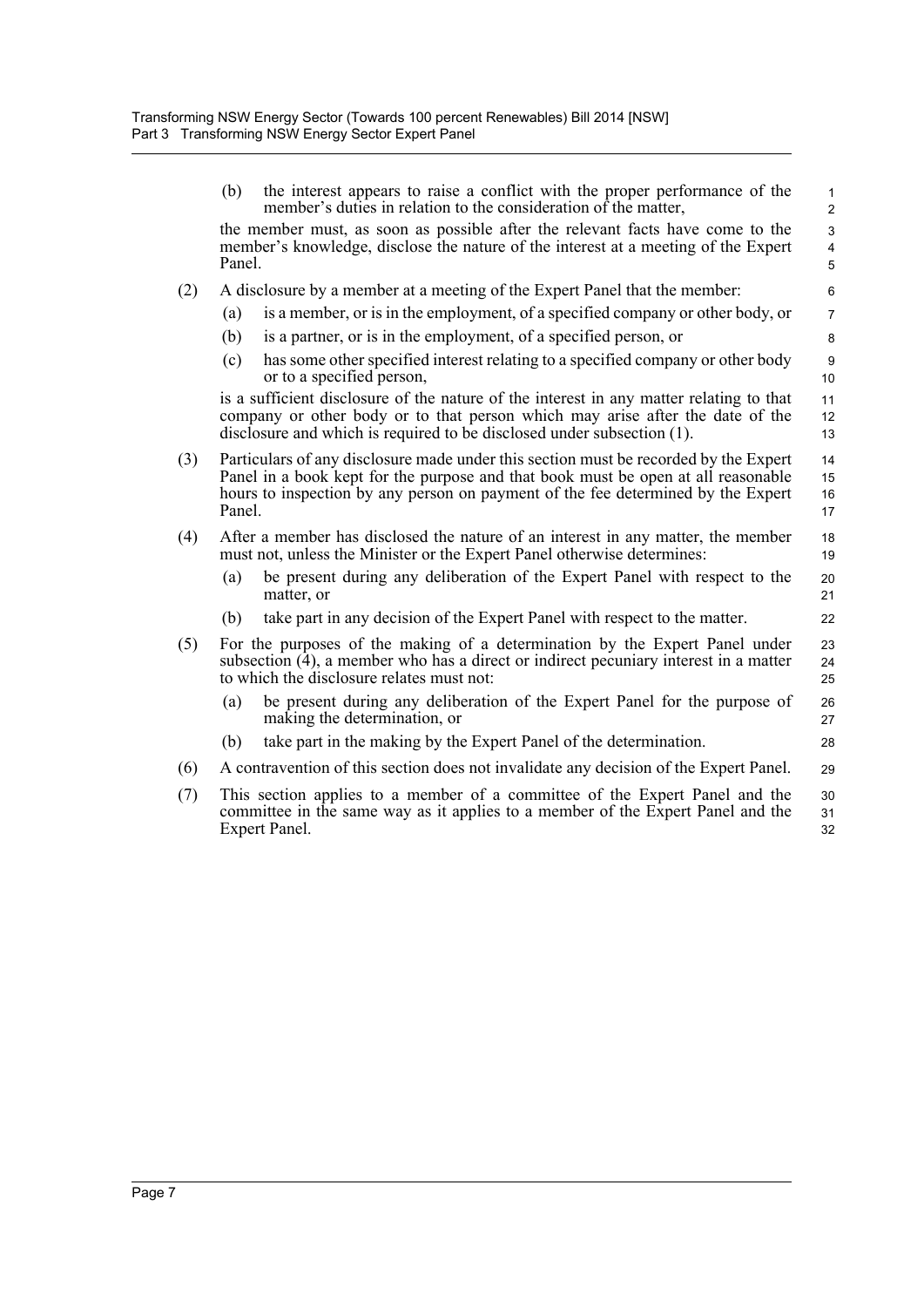<span id="page-12-2"></span><span id="page-12-1"></span><span id="page-12-0"></span>

| Part 4 |     | Phased closure of all existing coal-fired and fossil<br>gas-fired power stations                                                                                                                                                                                    | $\mathbf{1}$<br>$\overline{2}$ |  |  |
|--------|-----|---------------------------------------------------------------------------------------------------------------------------------------------------------------------------------------------------------------------------------------------------------------------|--------------------------------|--|--|
| 13     |     | Minister to table timetable and jobs guarantee for closure of coal-fired and fossil<br>gas-fired power stations                                                                                                                                                     |                                |  |  |
|        | (1) | Acting on the advice of the Expert Panel, the Minister is to draft and table in both<br>Houses of Parliament a timetable for the closure of all coal-fired and fossil gas-fired<br>power stations in New South Wales in a process that concludes by 1 January 2030. | 5<br>6<br>$\overline{7}$       |  |  |
|        | (2) | The tabling is to occur no later than the first sitting week of each House of Parliament<br>in 2015.                                                                                                                                                                | 8<br>9                         |  |  |
|        | (3) | The timetable is to be accompanied by an undertaking of the Government of New<br>South Wales to enact legislation to provide job guarantees for all displaced fossil fuel<br>power station workers with employment:                                                 | 10<br>11<br>12                 |  |  |
|        |     | on an equivalent pay scale, and<br>(a)                                                                                                                                                                                                                              | 13                             |  |  |
|        |     | with an equivalent level of job security, and<br>(b)                                                                                                                                                                                                                | 14                             |  |  |
|        |     | with all benefits, including long service leave and superannuation preserved.<br>(c)                                                                                                                                                                                | 15                             |  |  |
|        | (4) | The deadline may be amended by resolution passed by both Houses of Parliament, if<br>necessary to maintain essential power supplies.                                                                                                                                | 16<br>17                       |  |  |
| 14     |     | Deadline for closure of all existing coal-fired and fossil gas-fired power stations                                                                                                                                                                                 | 18                             |  |  |
|        | (1) | The Government of New South Wales must make every effort reasonably possible to<br>ensure that the timetable tabled under section 13 is met.                                                                                                                        | 19<br>20                       |  |  |
|        | (2) | In particular, the Government must make every effort reasonably possible to ensure<br>that all existing coal-fired and fossil gas-fired power stations in New South Wales are<br>closed and decommissioned before 1 January 2030.                                   | 21<br>22<br>23                 |  |  |
|        | (3) | The timetable, and deadline, may be amended by a resolution passed by both Houses<br>of Parliament, being a resolution of which at least 30 days' notice has been given.                                                                                            | 24<br>25                       |  |  |
|        | (4) | The operator or former operator of a power station is not entitled to any<br>compensation for any loss or damage suffered as a result of the operation of this<br>section.                                                                                          | 26<br>27<br>28                 |  |  |
| 15     |     | Prohibition on operation of coal-fired and fossil gas-fired power stations from 2030                                                                                                                                                                                | 29                             |  |  |
|        | (1) | This section has effect on and from 1 January 2030.                                                                                                                                                                                                                 | 30                             |  |  |
|        | (2) | A person must not operate a coal-fired or fossil gas-fired power station, or any part<br>of a coal-fired or fossil gas-fired power station.                                                                                                                         | 31<br>32                       |  |  |
|        |     | Maximum penalty: 100,000 penalty units.                                                                                                                                                                                                                             | 33                             |  |  |
|        | (3) | The operator or former operator of a power station is not entitled to any<br>compensation for any loss or damage suffered as a result of the operation of this                                                                                                      | 34<br>35                       |  |  |

35 36

<span id="page-12-3"></span>section.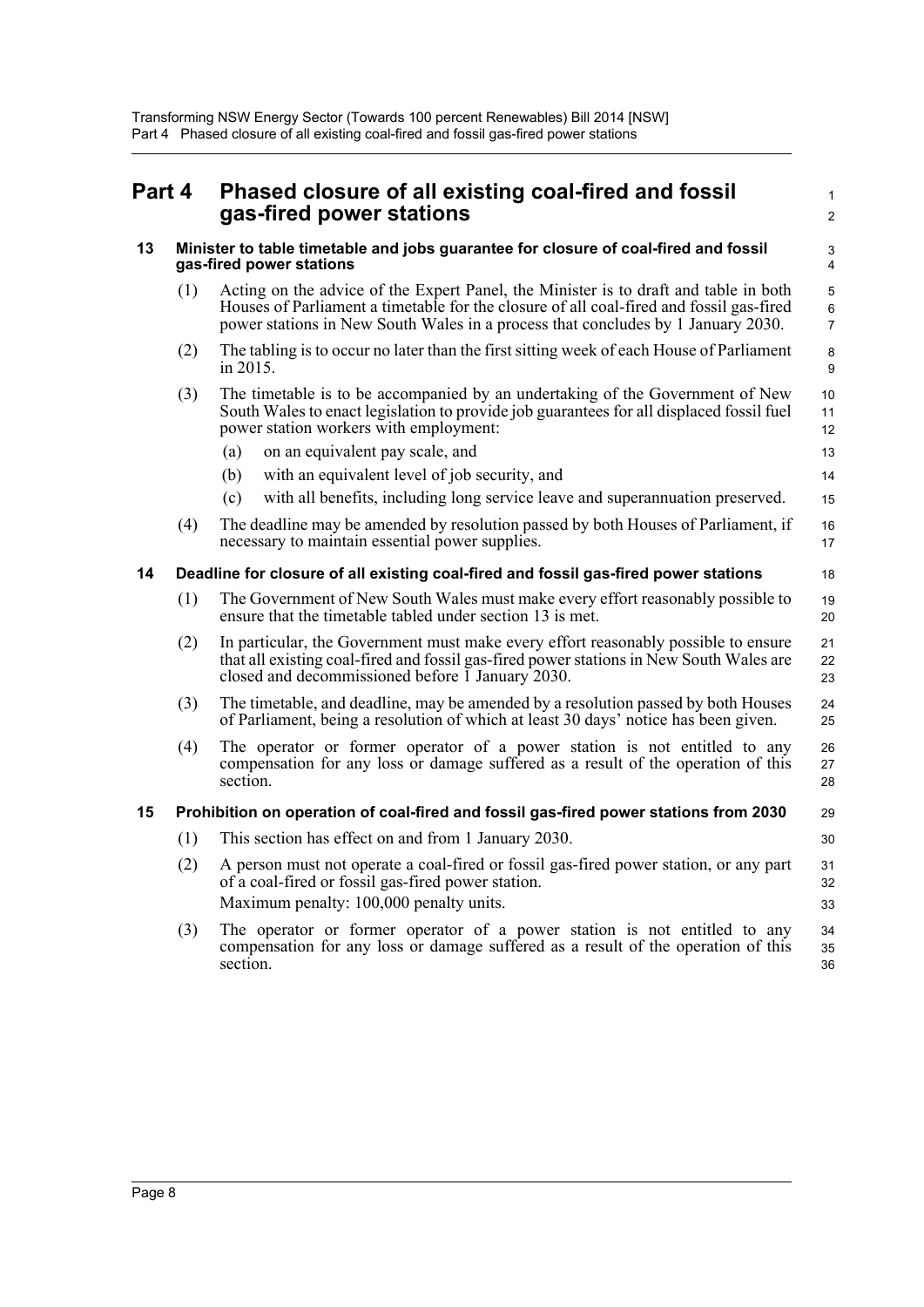<span id="page-13-2"></span><span id="page-13-1"></span><span id="page-13-0"></span>

| Part 5 |         |          | Ban on establishing or expanding fossil fuel power<br>stations                                                                                                                                                                                                          | 1<br>$\overline{\mathbf{c}}$ |
|--------|---------|----------|-------------------------------------------------------------------------------------------------------------------------------------------------------------------------------------------------------------------------------------------------------------------------|------------------------------|
| 16     |         |          | Ban on establishing or expanding coal-fired power stations                                                                                                                                                                                                              | 3                            |
|        | (1)     |          | The following development is prohibited:                                                                                                                                                                                                                                | 4                            |
|        |         | (a)      | the construction of a coal-fired power station,                                                                                                                                                                                                                         | 5                            |
|        |         | (b)      | the construction or use of an additional unit in a coal-fired power station<br>operating as at the commencement of this Act,                                                                                                                                            | 6<br>$\overline{7}$          |
|        |         | (c)      | any other development that expands or increases the level of operations or<br>generating capacity of a coal-fired power station operating as at the<br>commencement of this Act.                                                                                        | 8<br>9<br>10                 |
|        | (2)     |          | Planning approval cannot be given or granted for any development that is prohibited<br>by this section.                                                                                                                                                                 | 11<br>12                     |
|        | (3)     |          | Any planning approval that has been or is given or granted for any development that<br>is prohibited by this section is revoked.                                                                                                                                        | 13<br>14                     |
|        | (4)     |          | Without limiting subsection (3), the following planning approvals are revoked:                                                                                                                                                                                          | 15                           |
|        |         | (a)      | planning approvals for the construction, extension and operation of the Mount<br>Piper Power Station,                                                                                                                                                                   | 16<br>17                     |
|        |         | (b)      | planning approvals for the construction, extension and operation of<br>Bayswater B Power Station.                                                                                                                                                                       | 18<br>19                     |
|        | (5)     | section. | The operator or former operator of a power station is not entitled to any<br>compensation for any loss or damage suffered as a result of the operation of this                                                                                                          | 20<br>21<br>22               |
| 17     | greater |          | Ban on establishing or expanding fossil gas-fired power stations of 15 megawatts or                                                                                                                                                                                     | 23<br>24                     |
|        | (1)     |          | The following development is prohibited:                                                                                                                                                                                                                                | 25                           |
|        |         | (a)      | the construction or use of a fossil gas-fired power station with a capacity of<br>15 megawatts or greater,                                                                                                                                                              | 26<br>27                     |
|        |         | (b)      | the construction or use of an additional unit in a fossil gas-fired power station<br>operating as at the commencement of this Act that would result in the station<br>having a capacity of 15 megawatts or greater,                                                     | 28<br>29<br>30               |
|        |         | (c)      | any other development that expands or increases the level of operations or<br>generating capacity of a fossil gas-fired power station operating as at the<br>commencement of this Act that would result in the station having a capacity<br>of 15 megawatts or greater. | 31<br>32<br>33<br>34         |
|        | (2)     |          | Planning approval cannot be given or granted for any development that is prohibited<br>by this section.                                                                                                                                                                 | 35<br>36                     |
|        | (3)     |          | Any planning approval that has been or is given or granted for any development that<br>is prohibited by this section is revoked.                                                                                                                                        | 37<br>38                     |
|        | (4)     |          | Any new gas-fired power station must have a plan to transition to 100% renewable<br>gas within 10 years.                                                                                                                                                                | 39<br>40                     |
|        | (5)     | section. | The operator or former operator of a power station is not entitled to any<br>compensation for any loss or damage suffered as a result of the operation of this                                                                                                          | 41<br>42<br>43               |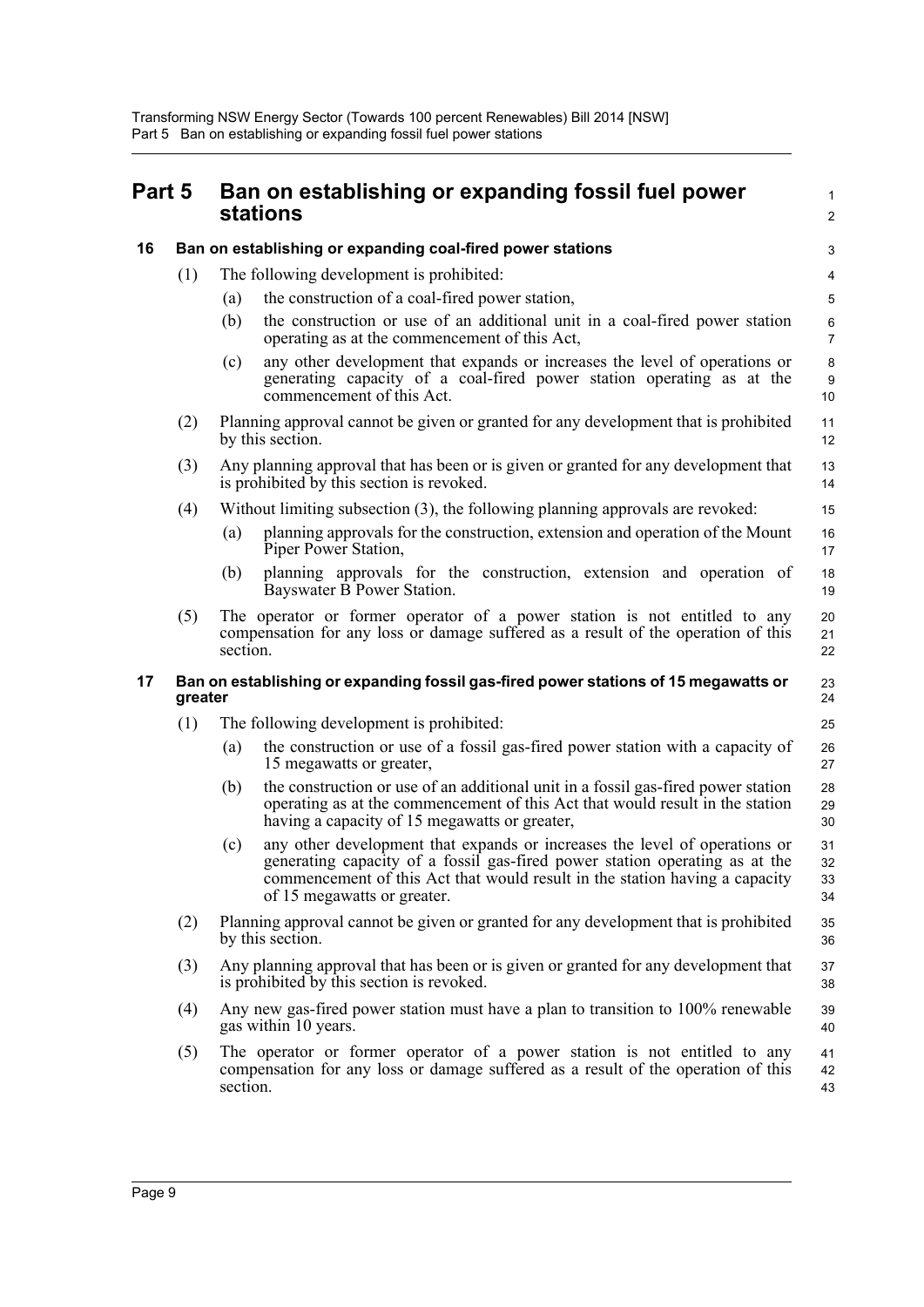<span id="page-14-3"></span><span id="page-14-2"></span><span id="page-14-1"></span><span id="page-14-0"></span>

| Part 6 |     | Removal of NSW government fossil fuel subsidies to<br>coal and fossil gas operations                                                                                                                                                                                                   | 1<br>$\overline{a}$  |  |  |
|--------|-----|----------------------------------------------------------------------------------------------------------------------------------------------------------------------------------------------------------------------------------------------------------------------------------------|----------------------|--|--|
| 18     |     | Treasurer to refer matters relating to fossil fuel subsidies to IPART                                                                                                                                                                                                                  |                      |  |  |
|        | (1) | The Treasurer is required to refer to IPART, for investigation and report, the<br>following:                                                                                                                                                                                           | 4<br>5               |  |  |
|        |     | the sources and magnitude of all fossil fuel subsidies,<br>(a)                                                                                                                                                                                                                         | 6                    |  |  |
|        |     | changes to policies and actions that would bring those subsidies to an end,<br>(b)                                                                                                                                                                                                     | 7                    |  |  |
|        |     | the net benefit to the New South Wales budget of ending those subsidies,<br>(c)                                                                                                                                                                                                        | 8                    |  |  |
|        |     | (d)<br>any other related matter that the Treasurer considers appropriate.                                                                                                                                                                                                              | 9                    |  |  |
|        | (2) | If the Treasurer has given a reference to IPART under this Part, the Treasurer may<br>amend the reference at any time before the Treasurer has received the report from<br>IPART, but only in a manner that is consistent with subsection $(1)$ $(a)$ – $(c)$ .                        | 10<br>11<br>12       |  |  |
|        | (3) | Schedule 2 makes provision for IPART's investigation and report.                                                                                                                                                                                                                       | 13                   |  |  |
| 19     |     | Treasurer to act on IPART's report                                                                                                                                                                                                                                                     | 14                   |  |  |
|        |     | The Treasurer and other relevant Ministers are to institute changes to policies and<br>actions that IPART identifies would bring fossil fuel subsidies to an end in order that<br>such subsidies cease no later than 6 months after the date of IPART's report.                        | 15<br>16<br>17       |  |  |
| 20     |     | <b>Redirection of fossil fuel subsidies</b>                                                                                                                                                                                                                                            | 18                   |  |  |
|        |     | The value of the fossil fuel subsidies saved by actions taken under this Part is to be<br>re-directed for the purpose of facilitating the development and expansion of the<br>renewable energy sources and energy efficiency measures recommended by the<br>Expert Panel under Part 3. | 19<br>20<br>21<br>22 |  |  |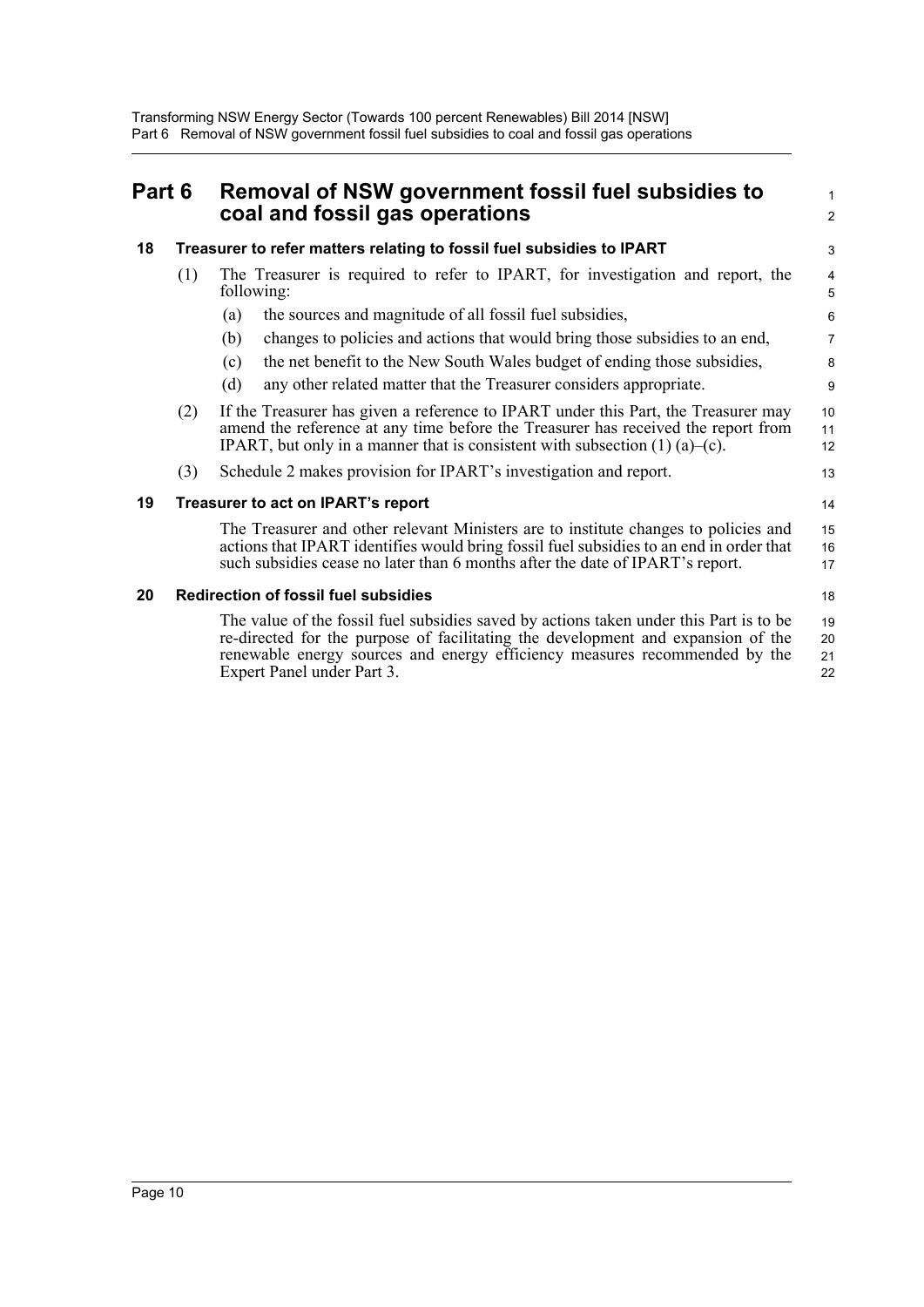## <span id="page-15-0"></span>**Part 7 Other steps towards 100 percent renewable energy**

### <span id="page-15-1"></span>**21 New guidelines on wind farms to be prepared and circulated**

- (1) The Government of New South Wales is required to prepare guidelines for the assessment and determination of planning proposals involving the establishment or expansion of wind farms.
- (2) The guidelines are required to be based on science and to deal with matters that include the following:
	- (a) buffer distances between existing residences and wind farms that are ten times the blades diameter, with the ability for the buffer to be waived as a result of negotiations with neighbours,

1

- (b) noise standards that reflect the *Wind farms environmental noise guidelines* prepared by the South Australian Environment Protection Authority, as in force at 1 January 2013.
- (3) The Government of New South Wales is required to publicly consult on the preparation of the guidelines. 14 15
- (4) The draft planning guidelines on wind farms circulated by the Government of New South Wales in December 2011 are not to be re-circulated in purported compliance with this section. 16 17 18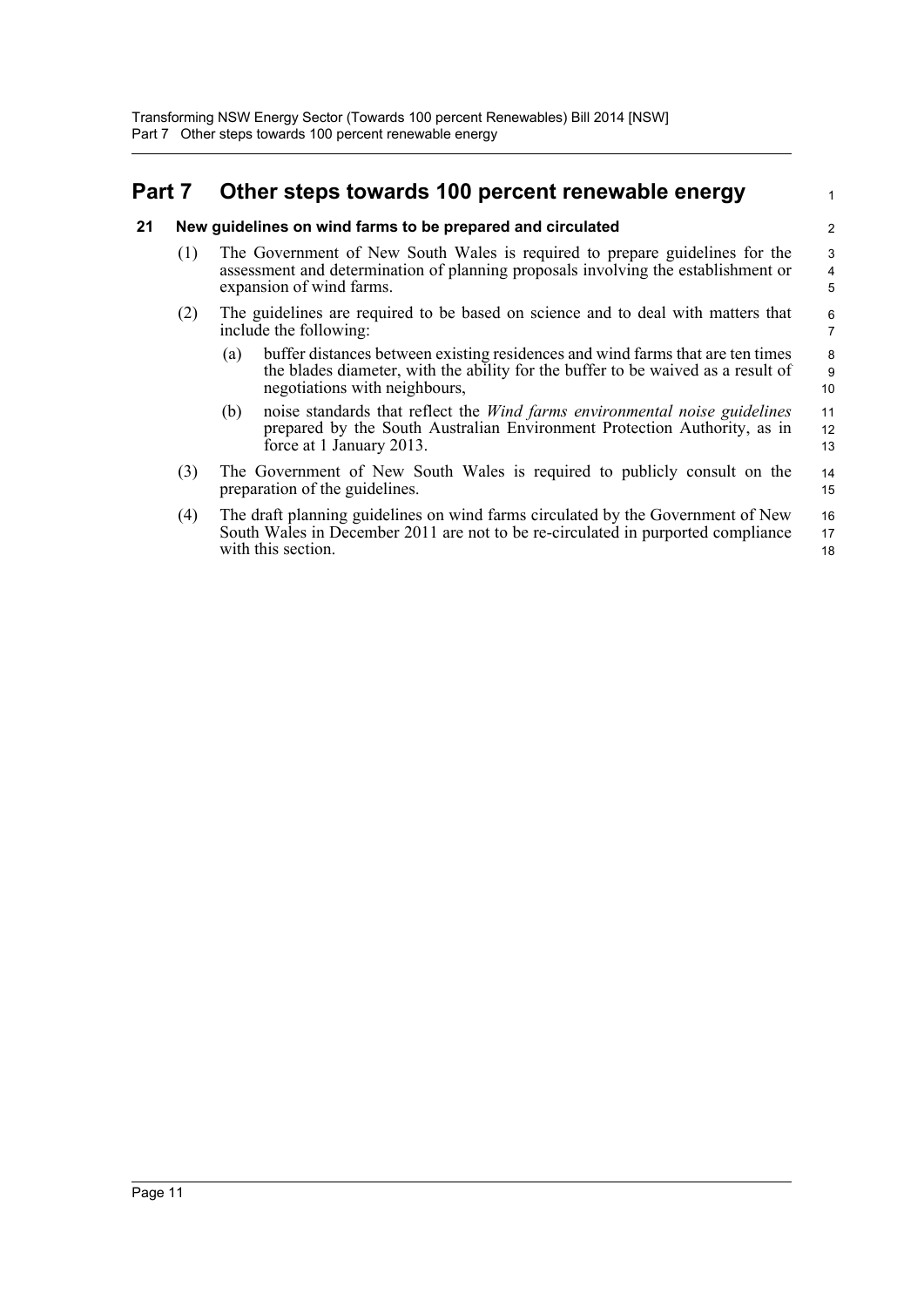Transforming NSW Energy Sector (Towards 100 percent Renewables) Bill 2014 [NSW] Part 8 Miscellaneous

<span id="page-16-3"></span><span id="page-16-2"></span><span id="page-16-1"></span><span id="page-16-0"></span>

| Part 8 |     |     | <b>Miscellaneous</b>                                                                                                                                                                                                                                                                                                                                                                                                                 | 1                              |  |  |  |
|--------|-----|-----|--------------------------------------------------------------------------------------------------------------------------------------------------------------------------------------------------------------------------------------------------------------------------------------------------------------------------------------------------------------------------------------------------------------------------------------|--------------------------------|--|--|--|
| 22     |     |     | <b>Protection of information</b>                                                                                                                                                                                                                                                                                                                                                                                                     |                                |  |  |  |
|        | (1) |     | This section applies to the following persons:                                                                                                                                                                                                                                                                                                                                                                                       | 3                              |  |  |  |
|        |     | (a) | the Minister,                                                                                                                                                                                                                                                                                                                                                                                                                        | 4                              |  |  |  |
|        |     | (b) | an employee of a Public Service agency,                                                                                                                                                                                                                                                                                                                                                                                              | $\mathbf 5$                    |  |  |  |
|        |     | (c) | a person who is or was a member of the Expert Panel.                                                                                                                                                                                                                                                                                                                                                                                 | 6                              |  |  |  |
|        | (2) |     | A person to whom this section applies must not, directly or indirectly, except for the<br>purposes of this Act or otherwise in connection with the exercise of the person's<br>functions under this Act:                                                                                                                                                                                                                             | $\overline{7}$<br>$\bf 8$<br>9 |  |  |  |
|        |     | (a) | make a record of any information, acquired by the person by reason of, or in<br>the course of, the exercise of the person's functions under this Act, or                                                                                                                                                                                                                                                                             | 10<br>11                       |  |  |  |
|        |     | (b) | divulge or communicate to any person any such information.<br>Maximum penalty: 100 penalty units or imprisonment for 6 months, or both.                                                                                                                                                                                                                                                                                              | 12<br>13                       |  |  |  |
|        | (3) |     | A person to whom this section applies cannot be required:                                                                                                                                                                                                                                                                                                                                                                            | 14                             |  |  |  |
|        |     | (a) | to produce to any person or body any document or other thing that has come<br>into the person's possession, custody or control by reason of, or in the course<br>of, the exercise of the person's functions under this Act, or                                                                                                                                                                                                       | 15<br>16<br>17                 |  |  |  |
|        |     | (b) | to divulge or communicate to any person or body any matter or thing that has<br>come to the person's notice in the exercise of the person's functions under this<br>Act.                                                                                                                                                                                                                                                             | 18<br>19<br>20                 |  |  |  |
|        | (4) |     | Despite this section, a person to whom this section applies may divulge any such<br>information:                                                                                                                                                                                                                                                                                                                                     | 21<br>22                       |  |  |  |
|        |     | (a) | for the purposes of and in accordance with this Act, or                                                                                                                                                                                                                                                                                                                                                                              | 23                             |  |  |  |
|        |     | (b) | for the purposes of a prosecution under this Act, or                                                                                                                                                                                                                                                                                                                                                                                 | 24                             |  |  |  |
|        |     | (c) | in accordance with a direction of the Minister, if the Minister certifies that it is<br>necessary to do so in the public interest, or                                                                                                                                                                                                                                                                                                | 25<br>26                       |  |  |  |
|        |     | (d) | to any person or body prescribed by the regulations.                                                                                                                                                                                                                                                                                                                                                                                 | 27                             |  |  |  |
|        | (5) |     | A person or body to whom information is divulged under subsection (4), and any<br>person or employee under the control of that person or body, is subject to the same<br>rights, privileges, obligations and liabilities under subsections (2) and (3) in respect<br>of that information as if he or she were a person to whom this section applies and had<br>acquired the information in the exercise of functions under this Act. | 28<br>29<br>30<br>31<br>32     |  |  |  |
|        | (6) |     | In this section:                                                                                                                                                                                                                                                                                                                                                                                                                     | 33                             |  |  |  |
|        |     |     | <b>body</b> includes any court, tribunal, authority or body having power to require the<br>production of documents or the answering of questions.                                                                                                                                                                                                                                                                                    | 34<br>35                       |  |  |  |
|        |     |     | <i>produce</i> includes permit access to.                                                                                                                                                                                                                                                                                                                                                                                            | 36                             |  |  |  |
| 23     |     |     | <b>Protection from liability</b>                                                                                                                                                                                                                                                                                                                                                                                                     | 37                             |  |  |  |
|        |     |     | A matter or thing done or omitted to be done by a member of the Expert Panel does<br>not, if the matter or thing was done or omitted in good faith for the purpose of<br>executing this or any other Act, subject the member personally to any action,<br>liability, claim or demand.                                                                                                                                                | 38<br>39<br>40<br>41           |  |  |  |
| 24     |     |     | <b>Act binds Crown</b>                                                                                                                                                                                                                                                                                                                                                                                                               | 42                             |  |  |  |
|        |     |     | This Act binds the Crown in right of New South Wales and, in so far as the legislative<br>power of Parliament permits, the Crown in all its other capacities.                                                                                                                                                                                                                                                                        | 43<br>44                       |  |  |  |
|        |     |     |                                                                                                                                                                                                                                                                                                                                                                                                                                      |                                |  |  |  |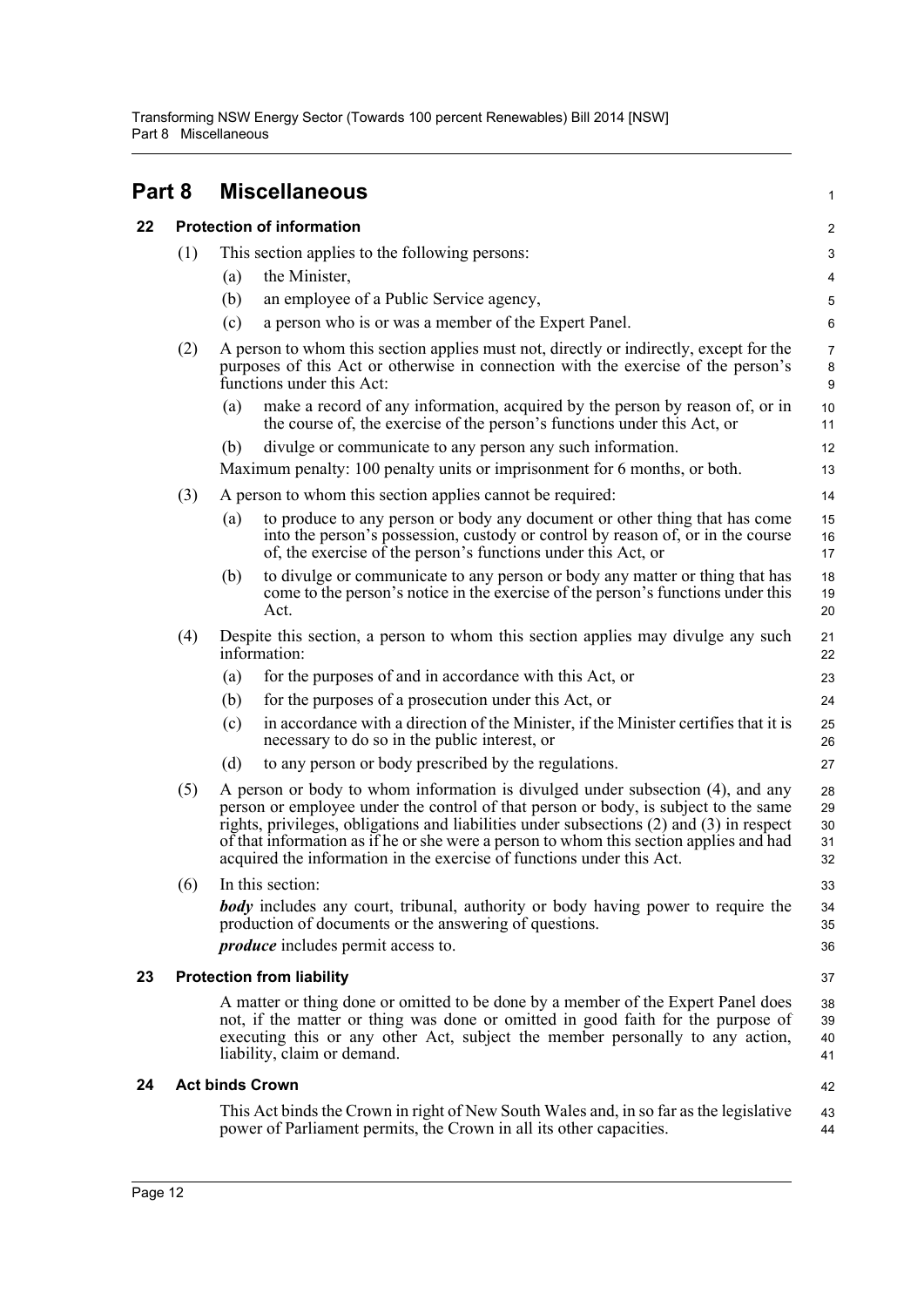### <span id="page-17-0"></span>**25 Nature of proceedings for offences**

| (1) | Proceedings for an offence under this Act may be dealt with summarily before the |
|-----|----------------------------------------------------------------------------------|
|     | Local Court or the Supreme Court in its summary jurisdiction.                    |

15 16

(2) The maximum monetary penalty that may be imposed by the Local Court for an offence under this Act is 100 penalty units or the maximum monetary penalty provided for the offence (whichever is less).

### <span id="page-17-1"></span>**26 Regulations**

- (1) The Governor may make regulations, not inconsistent with this Act, for or with respect to any matter that by this Act is required or permitted to be prescribed or that is necessary or convenient to be prescribed for carrying out or giving effect to this Act.
- (2) Without limiting subsection (1), the regulations may contain provisions of a savings or transitional nature consequent on the enactment of this Act or any Act that amends this Act. 12 13 14
- (3) Any such provision may, if the regulations so provide, take effect from the date of assent to the Act concerned or a later date.
- (4) To the extent to which any such provision takes effect from a date that is earlier than the date of its publication on the NSW legislation website, the provision does not operate so as: 17 18 19
	- (a) to affect, in a manner prejudicial to any person (other than the State or an authority of the State), the rights of that person existing before the date of its publication, or 20 21 22
	- (b) to impose liabilities on any person (other than the State or an authority of the State) in respect of anything done or omitted to be done before the date of its publication. 23 24 25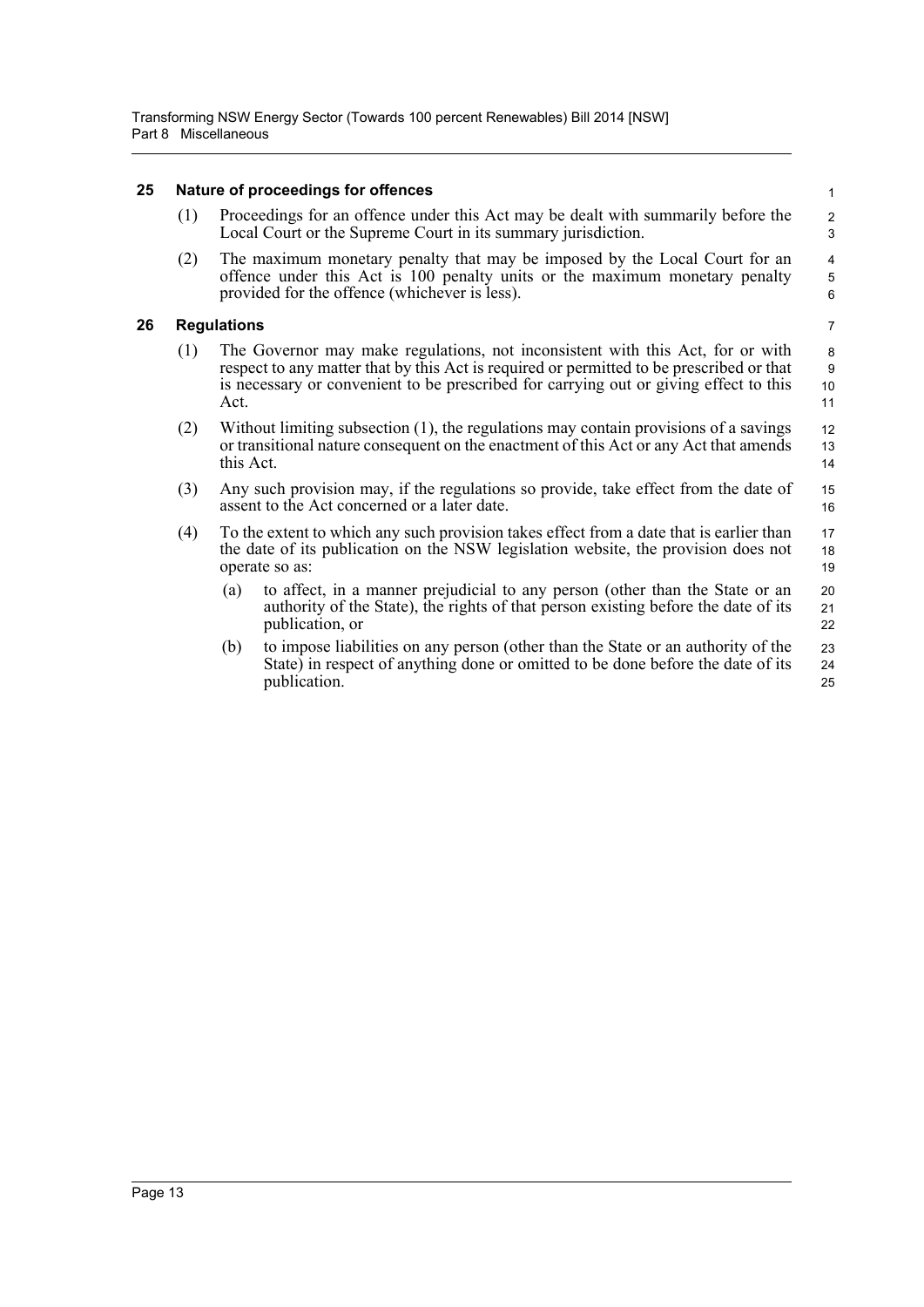<span id="page-18-0"></span>

|              | <b>Schedule 1</b><br><b>Constitution and procedure of Expert Panel</b> |                                                                                                                                                                                                                                                      |                                     |  |  |
|--------------|------------------------------------------------------------------------|------------------------------------------------------------------------------------------------------------------------------------------------------------------------------------------------------------------------------------------------------|-------------------------------------|--|--|
|              |                                                                        |                                                                                                                                                                                                                                                      | (Section $8(4)$ )<br>$\overline{a}$ |  |  |
| Part 1       |                                                                        | <b>General</b>                                                                                                                                                                                                                                       | 3                                   |  |  |
| 1            |                                                                        | <b>Definitions</b>                                                                                                                                                                                                                                   | 4                                   |  |  |
|              |                                                                        | In this Schedule:                                                                                                                                                                                                                                    | 5                                   |  |  |
|              |                                                                        | <i>appointed member</i> means a person who is appointed by the Minister as a member of<br>the Expert Panel.                                                                                                                                          | 6<br>7                              |  |  |
|              |                                                                        | <b>Chairperson</b> means the Chairperson of the Expert Panel.                                                                                                                                                                                        | 8                                   |  |  |
|              |                                                                        | <b>Deputy Chairperson</b> means the Deputy Chairperson of the Expert Panel.                                                                                                                                                                          | 9                                   |  |  |
|              |                                                                        | <i>member</i> means any member of the Expert Panel.                                                                                                                                                                                                  | 10                                  |  |  |
|              |                                                                        | <i>representative member</i> means a person who is a member of the Expert Panel as a<br>representative of a body.                                                                                                                                    | 11<br>12                            |  |  |
| Part 2       |                                                                        | <b>Constitution</b>                                                                                                                                                                                                                                  | 13                                  |  |  |
| $\mathbf{2}$ |                                                                        | <b>Terms of office of members</b>                                                                                                                                                                                                                    | 14                                  |  |  |
|              |                                                                        | Subject to this Schedule and the regulations, an appointed member holds office for<br>such period (not exceeding 3 years) as is specified in the member's instrument of<br>appointment, but is eligible (if otherwise qualified) for re-appointment. | 15<br>16<br>17                      |  |  |
| 3            |                                                                        | <b>Part-time appointments</b>                                                                                                                                                                                                                        | 18                                  |  |  |
|              |                                                                        | Members hold office as part-time members.                                                                                                                                                                                                            | 19                                  |  |  |
| 4            |                                                                        | Remuneration                                                                                                                                                                                                                                         | 20                                  |  |  |
|              |                                                                        | A member is entitled to be paid such remuneration (including travelling and<br>subsistence allowances) as the Minister may from time to time determine in respect<br>of the member.                                                                  | 21<br>22<br>23                      |  |  |
| 5            | <b>Deputies</b>                                                        |                                                                                                                                                                                                                                                      | 24                                  |  |  |
|              | (1)                                                                    | A member may, from time to time, appoint a person to be the deputy of the member,<br>and may revoke any such appointment.                                                                                                                            | 25<br>26                            |  |  |
|              | (2)                                                                    | In the absence of a member, the member's deputy may, if available, act in the place<br>of the member.                                                                                                                                                | 27<br>28                            |  |  |
|              | (3)                                                                    | While acting in the place of a member, a person has all the functions of the member<br>and is taken to be a member.                                                                                                                                  | 29<br>30                            |  |  |
|              | (4)                                                                    | For the purposes of this clause, a vacancy in the office of a member is taken to be an<br>absence of the member.                                                                                                                                     | 31<br>32                            |  |  |
|              | (5)                                                                    | This clause does not operate to confer on the deputy of a member who is the<br>Chairperson or Deputy Chairperson the member's functions as Chairperson or<br>Deputy Chairperson.                                                                     | 33<br>34<br>35                      |  |  |
| 6            |                                                                        | Vacancy in office of member                                                                                                                                                                                                                          | 36                                  |  |  |
|              | (1)                                                                    | The office of a member becomes vacant if the member:                                                                                                                                                                                                 | 37                                  |  |  |
|              |                                                                        | dies, or<br>(a)                                                                                                                                                                                                                                      | 38                                  |  |  |
|              |                                                                        | completes a term of office and is not re-appointed, or<br>(b)                                                                                                                                                                                        | 39                                  |  |  |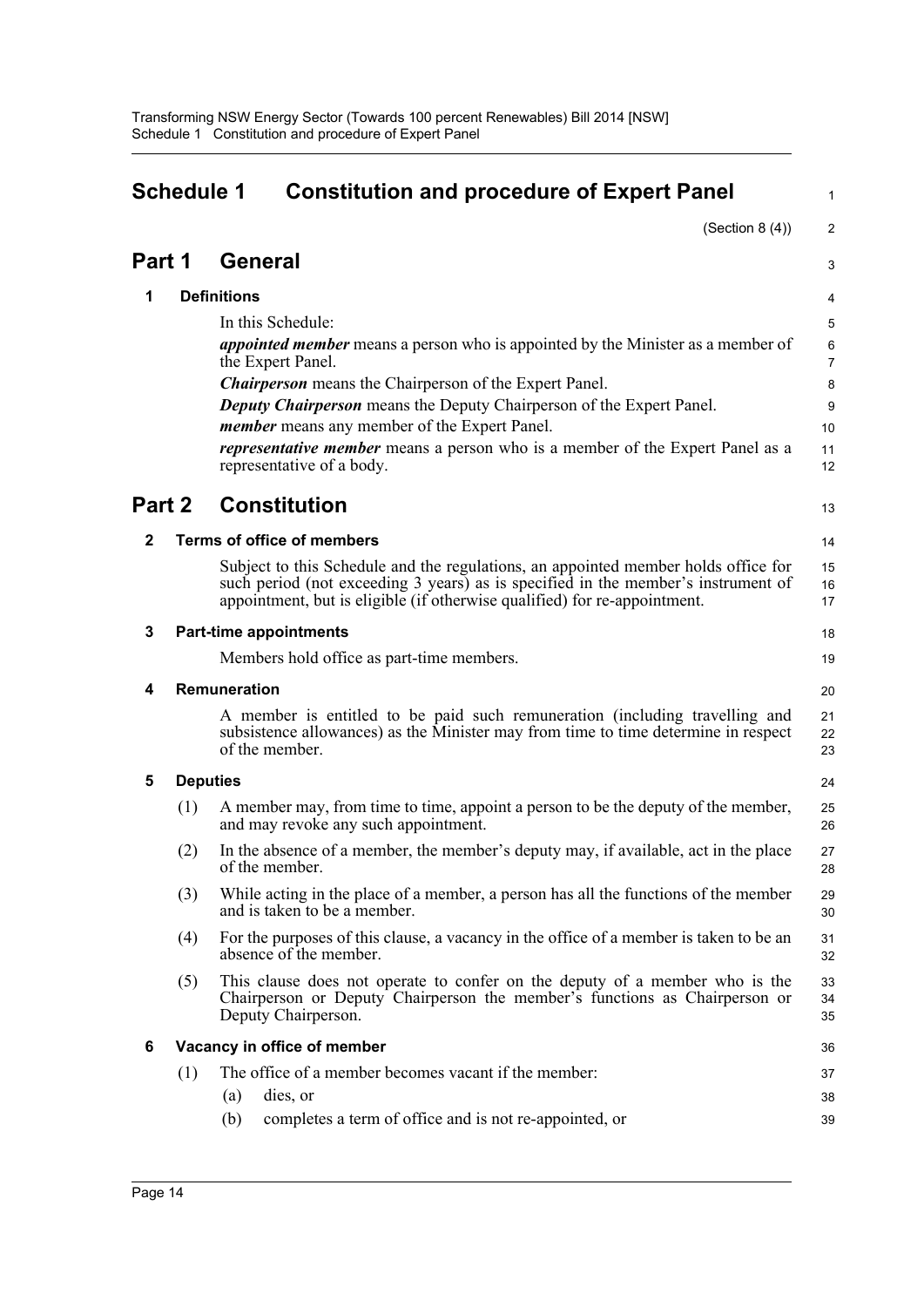|    |     | (c)                  | resigns the office by instrument in writing addressed to the Minister, or                                                                                                                                                                                                                | 1                                                                       |
|----|-----|----------------------|------------------------------------------------------------------------------------------------------------------------------------------------------------------------------------------------------------------------------------------------------------------------------------------|-------------------------------------------------------------------------|
|    |     | (d)                  | is removed from office by the Minister under this clause, or                                                                                                                                                                                                                             | $\overline{c}$                                                          |
|    |     | (e)                  | is absent from 3 consecutive meetings of the Expert Panel of which reasonable<br>notice has been given to the member personally or by post, except on leave<br>granted by the Minister or unless the member is excused by the Minister for<br>having been absent from those meetings, or | $\ensuremath{\mathsf{3}}$<br>$\overline{\mathbf{4}}$<br>$\sqrt{5}$<br>6 |
|    |     | (f)                  | becomes bankrupt, applies to take the benefit of any law for the relief of<br>bankrupt or insolvent debtors, compounds with his or her creditors or makes<br>an assignment of his or her remuneration for their benefit, or                                                              | $\overline{7}$<br>$\bf 8$<br>$\boldsymbol{9}$                           |
|    |     | (g)                  | becomes a mentally incapacitated person, or                                                                                                                                                                                                                                              | 10                                                                      |
|    |     | (h)                  | is convicted in New South Wales of an offence that is punishable by<br>imprisonment for 12 months or more or is convicted elsewhere than in New<br>South Wales of an offence that, if committed in New South Wales, would be<br>an offence so punishable, or                             | 11<br>12<br>13<br>14                                                    |
|    |     | (i)                  | in the case of a representative member—is removed by the body that the<br>member represents.                                                                                                                                                                                             | 15<br>16                                                                |
|    | (2) |                      | The Minister may remove an appointed member from office at any time.                                                                                                                                                                                                                     | 17                                                                      |
| 7  |     |                      | Filling of vacancy in office of appointed member                                                                                                                                                                                                                                         | 18                                                                      |
|    |     |                      | If the office of any appointed member becomes vacant, a person is, subject to this Act<br>and the regulations, to be appointed to fill the vacancy.                                                                                                                                      | 19<br>20                                                                |
| 8  |     |                      | Filling of vacancy in office of representative member                                                                                                                                                                                                                                    | 21                                                                      |
|    |     | to fill the vacancy. | If the office of any representative member becomes vacant, a person is, subject to this<br>Act and the regulations, to be nominated by the body whom that member represents                                                                                                              | 22<br>23<br>24                                                          |
| 9  |     |                      | <b>Chairperson and Deputy Chairperson</b>                                                                                                                                                                                                                                                | 25                                                                      |
|    | (1) |                      | The Chairperson or Deputy Chairperson vacates office as Chairperson or Deputy<br>Chairperson if he or she:                                                                                                                                                                               | 26<br>27                                                                |
|    |     | (a)                  | is removed from that office by the Minister under this clause, or                                                                                                                                                                                                                        | 28                                                                      |
|    |     | (b)                  | resigns that office by instrument in writing addressed to the Minister, or                                                                                                                                                                                                               | 29                                                                      |
|    |     | (c)                  | ceases to be a member of the Expert Panel.                                                                                                                                                                                                                                               | 30                                                                      |
|    | (2) |                      | The Minister may at any time remove the Chairperson or Deputy Chairperson from<br>office as Chairperson or Deputy Chairperson.                                                                                                                                                           | 31<br>32                                                                |
| 10 |     |                      | <b>Effect of certain other Acts</b>                                                                                                                                                                                                                                                      | 33                                                                      |
|    | (1) |                      | The provisions of the <i>Government Sector Employment Act 2013</i> relating to the<br>employment of Public Service employees do not apply to or in respect of the<br>appointment of a member.                                                                                            | 34<br>35<br>36                                                          |
|    | (2) |                      | If by or under any Act, provision is made:                                                                                                                                                                                                                                               | 37                                                                      |
|    |     | (a)                  | requiring a person who is the holder of a specified office to devote the whole<br>of his or her time to the duties of that office, or                                                                                                                                                    | 38<br>39                                                                |
|    |     | (b)<br>office,       | prohibiting the person from engaging in employment outside the duties of that                                                                                                                                                                                                            | 40<br>41                                                                |
|    |     |                      | the provision does not operate to disqualify the person from holding that office and<br>also the office of a member or from accepting and retaining any remuneration<br>payable to the person under this Act as a member.                                                                | 42<br>43<br>44                                                          |
|    |     |                      |                                                                                                                                                                                                                                                                                          |                                                                         |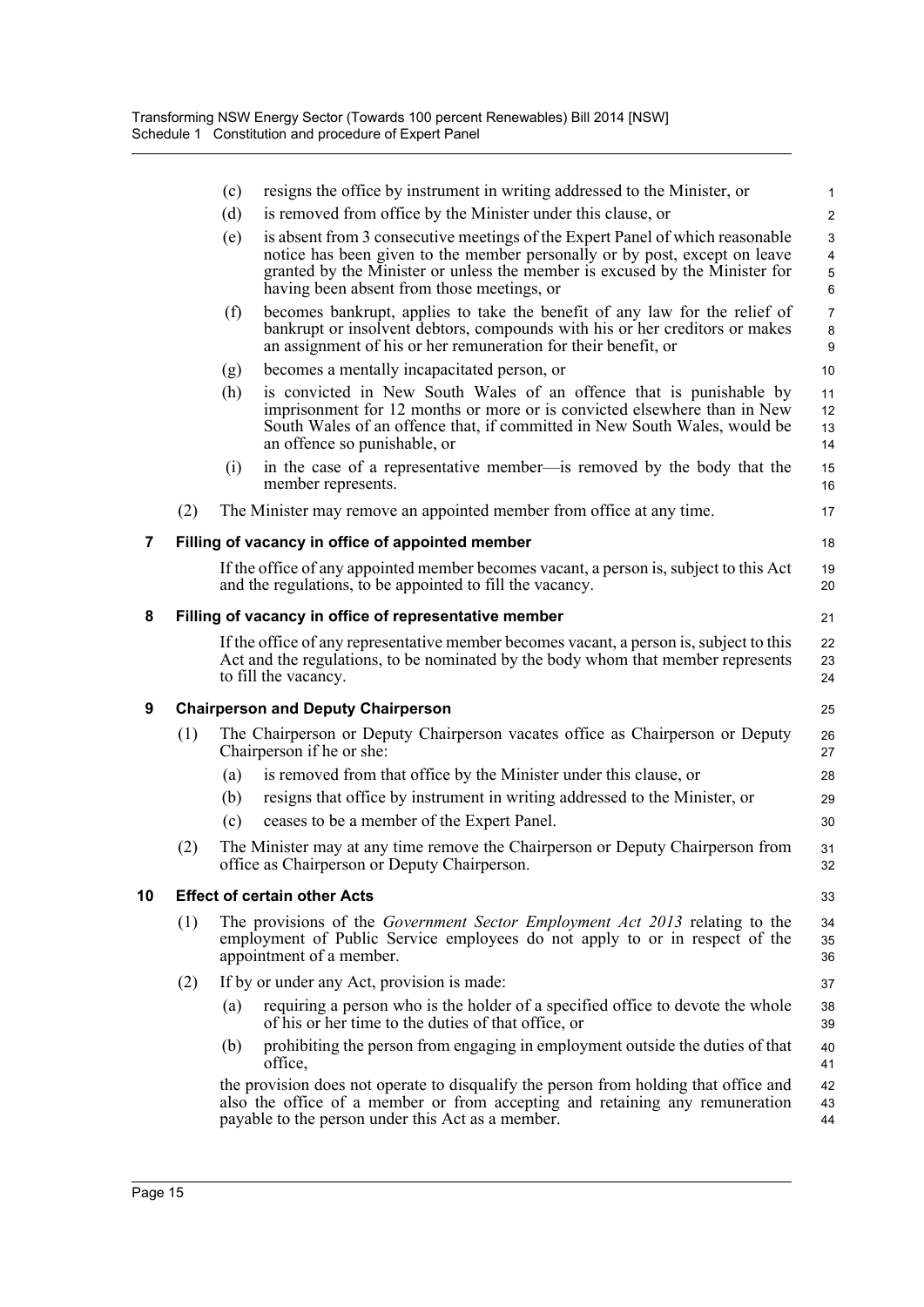| Part 3 |               | <b>Procedure</b>                                                                                                                                                                                                                                                                                                     | $\mathbf{1}$                                                        |  |  |  |  |
|--------|---------------|----------------------------------------------------------------------------------------------------------------------------------------------------------------------------------------------------------------------------------------------------------------------------------------------------------------------|---------------------------------------------------------------------|--|--|--|--|
| 11     |               | <b>General procedure</b>                                                                                                                                                                                                                                                                                             | 2                                                                   |  |  |  |  |
|        |               | The procedure for the calling of meetings of the Expert Panel and for the conduct of<br>business at those meetings is, subject to this Act and the regulations, to be as<br>determined by the Expert Panel.                                                                                                          | $\ensuremath{\mathsf{3}}$<br>$\overline{\mathbf{4}}$<br>$\mathbf 5$ |  |  |  |  |
| 12     | Quorum        |                                                                                                                                                                                                                                                                                                                      | 6                                                                   |  |  |  |  |
|        |               | The quorum for a meeting of the Expert Panel is a majority of its members for the<br>time being.                                                                                                                                                                                                                     | $\overline{7}$<br>8                                                 |  |  |  |  |
| 13     |               | <b>Presiding member</b>                                                                                                                                                                                                                                                                                              |                                                                     |  |  |  |  |
|        | (1)           | The Chairperson (or, in the absence of the Chairperson, the Deputy Chairperson, or<br>in the absence of both the Chairperson and the Deputy Chairperson, a person elected<br>by the members of the Expert Panel who are present at a meeting of the Expert Panel)<br>is to preside at a meeting of the Expert Panel. | 10<br>11<br>12<br>13                                                |  |  |  |  |
|        | (2)           | The presiding member has a deliberative vote and, in the event of an equality of<br>votes, has a second or casting vote.                                                                                                                                                                                             | 14<br>15                                                            |  |  |  |  |
| 14     | <b>Voting</b> |                                                                                                                                                                                                                                                                                                                      | 16                                                                  |  |  |  |  |
|        |               | A decision supported by a majority of the votes cast at a meeting of the Expert Panel<br>at which a quorum is present is the decision of the Expert Panel.                                                                                                                                                           | 17<br>18                                                            |  |  |  |  |
| 15     |               | Transaction of business outside meetings or by telephone                                                                                                                                                                                                                                                             | 19                                                                  |  |  |  |  |
|        | (1)           | The Expert Panel may, if it thinks fit, transact any of its business by the circulation<br>of papers among all the members of the Expert Panel for the time being, and a<br>resolution in writing approved in writing by a majority of those members is taken to<br>be a decision of the Expert Panel.               | 20<br>21<br>22<br>23                                                |  |  |  |  |
|        | (2)           | The Expert Panel may, if it thinks fit, transact any of its business at a meeting at<br>which members (or some members) participate by telephone, closed-circuit<br>television or other means, but only if any member who speaks on a matter before the<br>meeting can be heard by the other members.                | 24<br>25<br>26<br>27                                                |  |  |  |  |
|        | (3)           | For the purposes of:                                                                                                                                                                                                                                                                                                 | 28                                                                  |  |  |  |  |
|        |               | the approval of a resolution under subclause $(1)$ , or<br>(a)                                                                                                                                                                                                                                                       | 29                                                                  |  |  |  |  |
|        |               | (b)<br>a meeting held in accordance with subclause (2),<br>the Chairperson and each member have the same voting rights as they have at an<br>ordinary meeting of the Expert Panel.                                                                                                                                   | 30<br>31<br>32                                                      |  |  |  |  |
|        | (4)           | A resolution approved under subclause (1) is, subject to the regulations, to be<br>recorded in the minutes of the meetings of the Expert Panel.                                                                                                                                                                      | 33<br>34                                                            |  |  |  |  |
|        | (5)           | Papers may be circulated among the members for the purposes of subclause (1) by<br>facsimile or other transmission of the information in the papers concerned.                                                                                                                                                       | 35<br>36                                                            |  |  |  |  |
| 16     |               | <b>First meeting</b>                                                                                                                                                                                                                                                                                                 | 37                                                                  |  |  |  |  |
|        |               | The Minister may call the first meeting of the Expert Panel in such manner as the<br>Minister thinks fit.                                                                                                                                                                                                            | 38<br>39                                                            |  |  |  |  |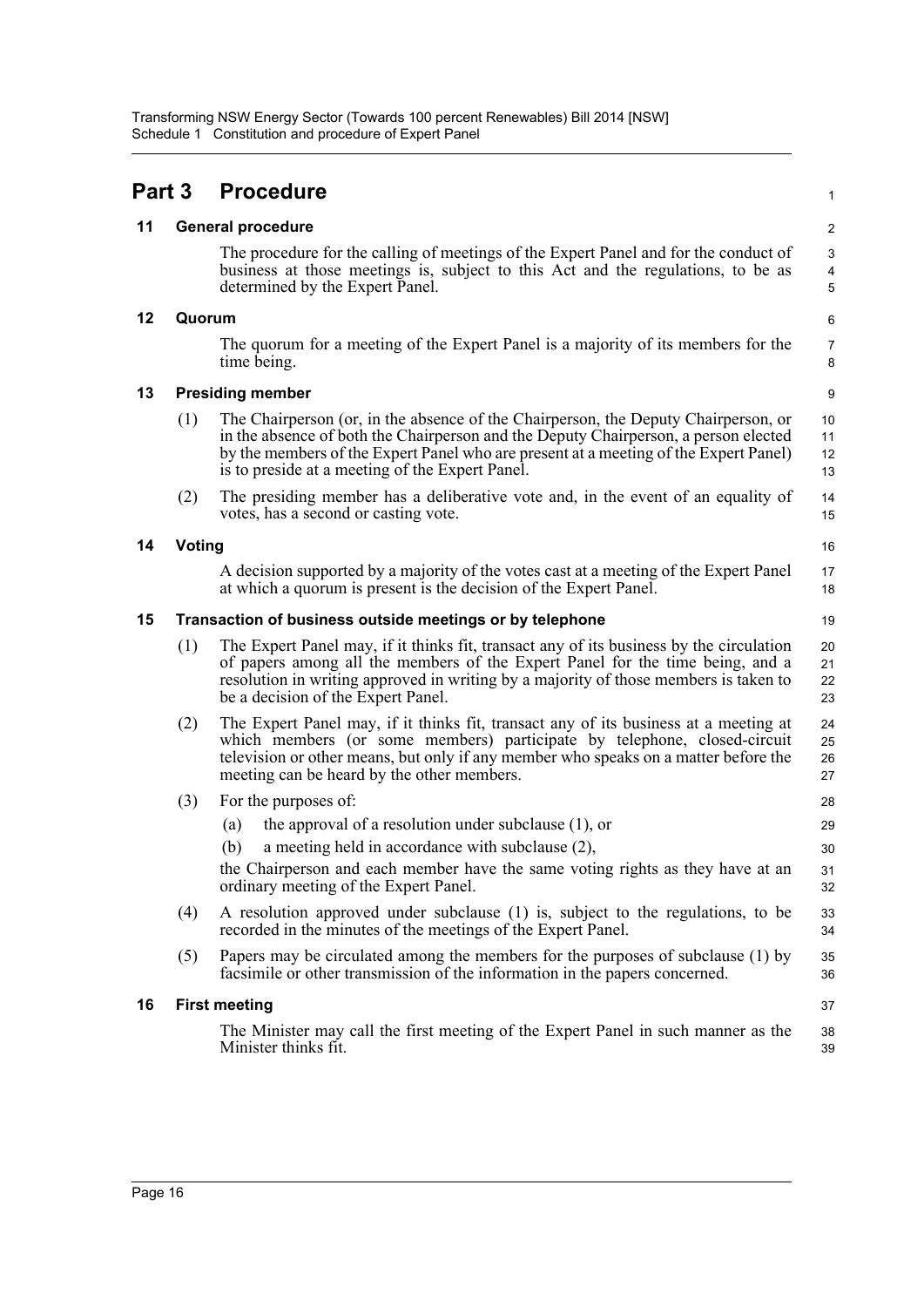<span id="page-21-0"></span>

| <b>Schedule 2</b> |     |            | <b>IPART investigation of fossil fuel subsidies</b>                                                                                                                                                                                   |                     |  |  |  |
|-------------------|-----|------------|---------------------------------------------------------------------------------------------------------------------------------------------------------------------------------------------------------------------------------------|---------------------|--|--|--|
| Part 1            |     |            | (Section 18 (3))                                                                                                                                                                                                                      | $\overline{2}$      |  |  |  |
|                   |     |            | <b>Treasurer's referral</b>                                                                                                                                                                                                           | 3                   |  |  |  |
| 1                 |     |            | Treasurer's reference may impose certain requirements                                                                                                                                                                                 |                     |  |  |  |
|                   | (1) |            | The Treasurer's reference of matters to IPART may do any or all of the following:                                                                                                                                                     | 5                   |  |  |  |
|                   |     | (a)        | specify a period within which IPART is required to submit a report to the<br>Treasurer,                                                                                                                                               | 6<br>$\overline{7}$ |  |  |  |
|                   |     | (b)        | require IPART to consider specified matters when making its investigation,                                                                                                                                                            | 8                   |  |  |  |
|                   |     | (c)        | require IPART to make a draft report available to the public, or to any<br>specified persons or bodies, during the investigation.                                                                                                     | 9<br>10             |  |  |  |
|                   | (2) |            | <b>IPART</b> must act in accordance with any such requirement.                                                                                                                                                                        | 11                  |  |  |  |
| $\mathbf{2}$      |     |            | <b>Public notice of Treasurer's reference</b>                                                                                                                                                                                         | 12                  |  |  |  |
|                   | (1) |            | IPART is required to give notice of any investigation under this Part:                                                                                                                                                                | 13                  |  |  |  |
|                   |     | (a)        | on its website, and                                                                                                                                                                                                                   | 14                  |  |  |  |
|                   |     | (b)        | in a newspaper circulating in the State, and                                                                                                                                                                                          | 15                  |  |  |  |
|                   |     | (c)        | in any other manner that it considers appropriate.                                                                                                                                                                                    | 16                  |  |  |  |
|                   | (2) |            | That notice is to include the terms of the reference by the Treasurer and any<br>requirement made by the Treasurer under clause 1.                                                                                                    | 17<br>18            |  |  |  |
|                   | (3) |            | IPART is required, after considering any public comments on such terms of<br>reference, to settle the final terms of reference in the matter in consultation with the<br>Treasurer.                                                   | 19<br>20<br>21      |  |  |  |
| Part 2            |     |            | <b>Investigation and report by IPART</b>                                                                                                                                                                                              | 22                  |  |  |  |
| 3                 |     |            | <b>IPART</b> to investigate and report                                                                                                                                                                                                | 23                  |  |  |  |
|                   | (1) | this Part. | IPART is to conduct an investigation and report to the Treasurer in accordance with                                                                                                                                                   | 24<br>25            |  |  |  |
|                   | (2) |            | IPART may also report to the Treasurer on any matter it considers relevant that arises<br>from an investigation under this Part. Any such report may be part of the principal<br>report to the Treasurer or may be a separate report. | 26<br>27<br>28      |  |  |  |
|                   | (3) |            | A report is to include any minority report by a member of IPART who wishes to<br>make such a report.                                                                                                                                  | 29<br>30            |  |  |  |
| 4                 |     |            | IPART's report to be made public                                                                                                                                                                                                      | 31                  |  |  |  |
|                   | (1) |            | As soon as practicable after the Treasurer receives a report from IPART under this<br>Part, the Treasurer is to arrange:                                                                                                              | 32<br>33            |  |  |  |
|                   |     | (a)        | for the report to be included on the website of the Government of New South<br>Wales and of IPART, and                                                                                                                                | 34<br>35            |  |  |  |
|                   |     | (b)        | for the report to be tabled in each House of Parliament within 5 sitting days of<br>the House, and                                                                                                                                    | 36<br>37            |  |  |  |
|                   |     | (c)        | for copies of the report to be made available for public inspection at the office<br>of IPART during its ordinary business hours.                                                                                                     | 38<br>39            |  |  |  |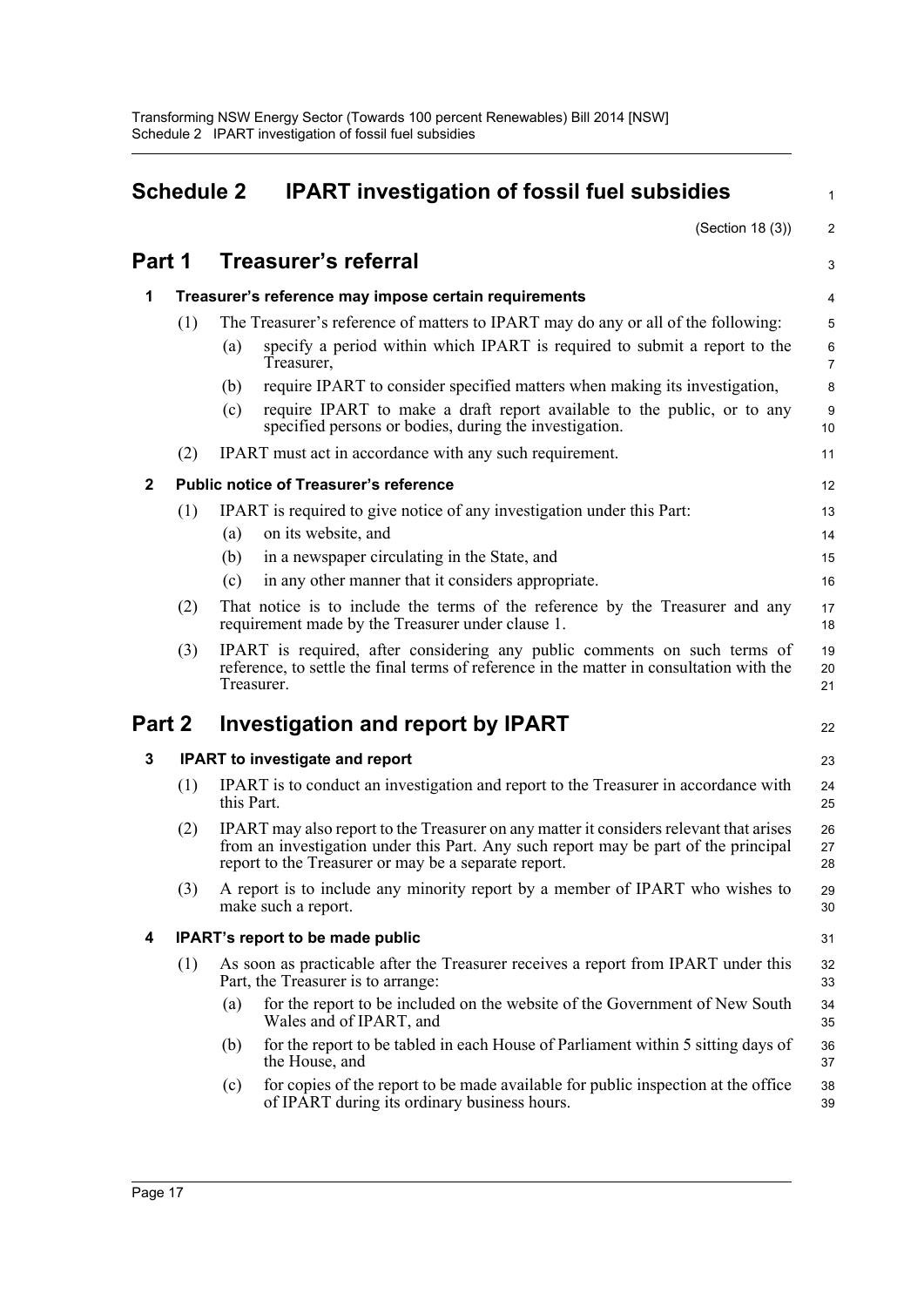|        | (2) | However, the Treasurer is not required to release any part of the report that, in the<br>opinion of the Treasurer or IPART, contains confidential information.                                                                                         | 1<br>$\overline{\mathbf{c}}$ |
|--------|-----|--------------------------------------------------------------------------------------------------------------------------------------------------------------------------------------------------------------------------------------------------------|------------------------------|
| Part 3 |     | <b>Conduct of IPART's investigation</b>                                                                                                                                                                                                                | 3                            |
| 5      |     | Powers of IPART and conduct of investigations                                                                                                                                                                                                          | 4                            |
|        | (1) | In an investigation, IPART:                                                                                                                                                                                                                            | 5                            |
|        |     | is to act with as little formality as possible, and<br>(a)                                                                                                                                                                                             | 6                            |
|        |     | may inform itself on any matter in any way it thinks fit and is not bound by the<br>(b)<br>rules of evidence, and                                                                                                                                      | 7<br>8                       |
|        |     | may receive information or submissions in the form of oral or written<br>(c)<br>statements, and                                                                                                                                                        | 9<br>10                      |
|        |     | (d)<br>may consult with such persons as it thinks fit.                                                                                                                                                                                                 | 11                           |
|        | (2) | IPART may, but is not required to, hold hearings or public seminars, conduct<br>workshops and establish working groups and task forces for the purposes of an<br>investigation.                                                                        | 12<br>13<br>14               |
|        | (3) | IPART must consult with standard retail suppliers in an investigation.                                                                                                                                                                                 | 15                           |
|        | (4) | If IPART holds hearings, it must give reasonable notice, by advertisement published<br>in a newspaper circulating in the State, of the hearings.                                                                                                       | 16<br>17                     |
|        | (5) | IPART may call for written submissions and may specify a time and date by which<br>those submissions must be made. IPART may extend the time for the making of<br>submissions.                                                                         | 18<br>19<br>20               |
|        | (6) | A hearing may be held in public or in private, at the discretion of IPART, and may<br>be conducted as determined by IPART.                                                                                                                             | 21<br>22                     |
| 6      |     | Provision of information, documents and evidence                                                                                                                                                                                                       | 23                           |
|        | (1) | For the purposes of an investigation and report, the Chairperson of IPART may, by<br>notice in writing served on an officer of a standard retail supplier or any other person,<br>direct the officer or person to do any one or more of the following: | 24<br>25<br>26               |
|        |     | to send to IPART, on or before a day specified in the notice, a statement setting<br>(a)<br>out such information as is so specified,                                                                                                                   | 27<br>28                     |
|        |     | to send to IPART, on or before a day specified in the notice, such documents<br>(b)<br>as are so specified,                                                                                                                                            | 29<br>30                     |
|        |     | to attend a meeting or hearing of IPART to give evidence.<br>(c)                                                                                                                                                                                       | 31                           |
|        | (2) | If documents are given to IPART under this clause, IPART:                                                                                                                                                                                              | 32                           |
|        |     | may take possession of, and make copies of or take extracts from, the<br>(a)<br>documents, and                                                                                                                                                         | 33<br>34                     |
|        |     | may keep possession of the documents for such period as is necessary for the<br>(b)<br>purposes of the investigation to which they relate, and                                                                                                         | 35<br>36                     |
|        |     | during that period must permit them to be inspected at all reasonable times by<br>(c)<br>persons who would be entitled to inspect them if they were not in the<br>possession of IPART.                                                                 | 37<br>38<br>39               |
|        | (3) | A person must not contravene a direction given under subclause (1).<br>Maximum penalty: 100 penalty units or imprisonment for 6 months, or both.                                                                                                       | 40<br>41                     |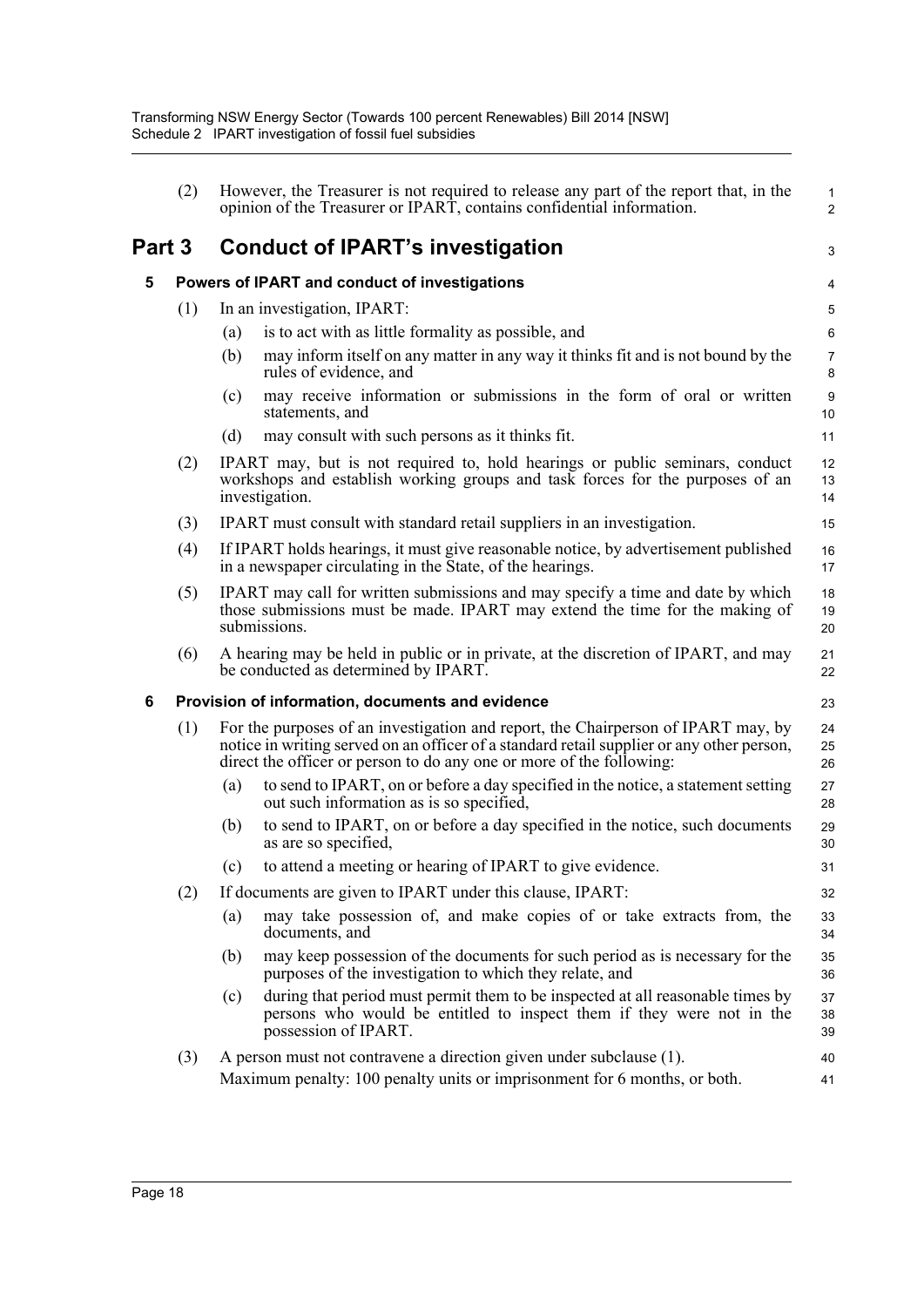Transforming NSW Energy Sector (Towards 100 percent Renewables) Bill 2014 [NSW] Schedule 2 IPART investigation of fossil fuel subsidies

### **7 Confidential information**

| 7 |                 | <b>Confidential information</b>                                                                                                                                                                                                                                                                                                   | $\mathbf{1}$         |  |  |  |  |
|---|-----------------|-----------------------------------------------------------------------------------------------------------------------------------------------------------------------------------------------------------------------------------------------------------------------------------------------------------------------------------|----------------------|--|--|--|--|
|   | (1)             | If a person provides information <i>(protected information</i> ) to IPART for the purposes<br>of an investigation on the understanding that the information is confidential and will<br>not be divulged, IPART is required to ensure that the information is not divulged by<br>it to any person, except:                         |                      |  |  |  |  |
|   |                 | with the consent of the person who provided the information, or<br>(a)                                                                                                                                                                                                                                                            | $\,6\,$              |  |  |  |  |
|   |                 | to the extent that IPART is satisfied that the information is not confidential in<br>(b)<br>nature, or                                                                                                                                                                                                                            | $\overline{7}$<br>8  |  |  |  |  |
|   |                 | to a member or officer of IPART.<br>(c)                                                                                                                                                                                                                                                                                           | 9                    |  |  |  |  |
|   | (2)             | If IPART is satisfied that protected information provided to IPART by a person<br>needs to be divulged for the purposes of its report, and the exceptions in<br>subclause $(1)$ (a)–(c) are not applicable, IPART may notify the person that IPART<br>proposes to divulge the information in its report after a specified period. | 10<br>11<br>12<br>13 |  |  |  |  |
|   | (3)             | After the specified period, and despite subclause (1), IPART may divulge the<br>information in its report.                                                                                                                                                                                                                        | 14<br>15             |  |  |  |  |
|   | (4)             | If IPART is satisfied that it is desirable to do so because of the confidential nature of<br>any information provided to it in connection with its functions under this Part, it may<br>give directions prohibiting or restricting the divulging of the information.                                                              | 16<br>17<br>18       |  |  |  |  |
|   | (5)             | A person must not contravene a direction given under subclause (4).<br>Maximum penalty: 100 penalty units or imprisonment for 6 months, or both.                                                                                                                                                                                  | 19<br>20             |  |  |  |  |
|   | (6)             | A reference in this clause to information includes information given at a meeting or<br>hearing of IPART and information contained in any documents given to IPART.                                                                                                                                                               | 21<br>22             |  |  |  |  |
| 8 | <b>Offences</b> |                                                                                                                                                                                                                                                                                                                                   | 23                   |  |  |  |  |
|   | (1)             | A person must not, without reasonable excuse:                                                                                                                                                                                                                                                                                     | 24                   |  |  |  |  |
|   |                 | refuse or fail to comply with a notice served under this Part, or<br>(a)                                                                                                                                                                                                                                                          | 25                   |  |  |  |  |
|   |                 | (b)<br>refuse or fail to answer a question that the person is required to answer by the<br>Chairperson of IPART at any meeting or hearing before IPART under this<br>Part.                                                                                                                                                        | 26<br>27<br>28       |  |  |  |  |
|   | (2)             | It is a reasonable excuse for the purposes of subclause (1) that to comply with the<br>notice or to answer the question might tend to incriminate a natural person or make<br>the person liable to any forfeiture or penalty.                                                                                                     | 29<br>30<br>31       |  |  |  |  |
|   | (3)             | A person must not:                                                                                                                                                                                                                                                                                                                | 32                   |  |  |  |  |
|   |                 | give to IPART, whether orally or in writing, information that the person knows<br>(a)<br>to be false or misleading in a material particular (unless the person informs<br>IPART of that fact), or                                                                                                                                 | 33<br>34<br>35       |  |  |  |  |
|   |                 | at a meeting of or hearing before IPART, give evidence that the person knows<br>(b)<br>to be false or misleading in a material particular.                                                                                                                                                                                        | 36<br>37             |  |  |  |  |
|   | (4)             | A person must not hinder, obstruct or interfere with the Chairperson or any other<br>member of IPART in the exercise of functions for the purposes of this Part as<br>Chairperson or other member.                                                                                                                                | 38<br>39<br>40       |  |  |  |  |
|   | (5)             | A person must not take any action that detrimentally affects the employment of<br>another person, or threaten to do so, because that other person has assisted IPART in<br>any investigation.                                                                                                                                     | 41<br>42<br>43       |  |  |  |  |
|   |                 | Maximum penalty: 100 penalty units or imprisonment for 6 months, or both.                                                                                                                                                                                                                                                         | 44                   |  |  |  |  |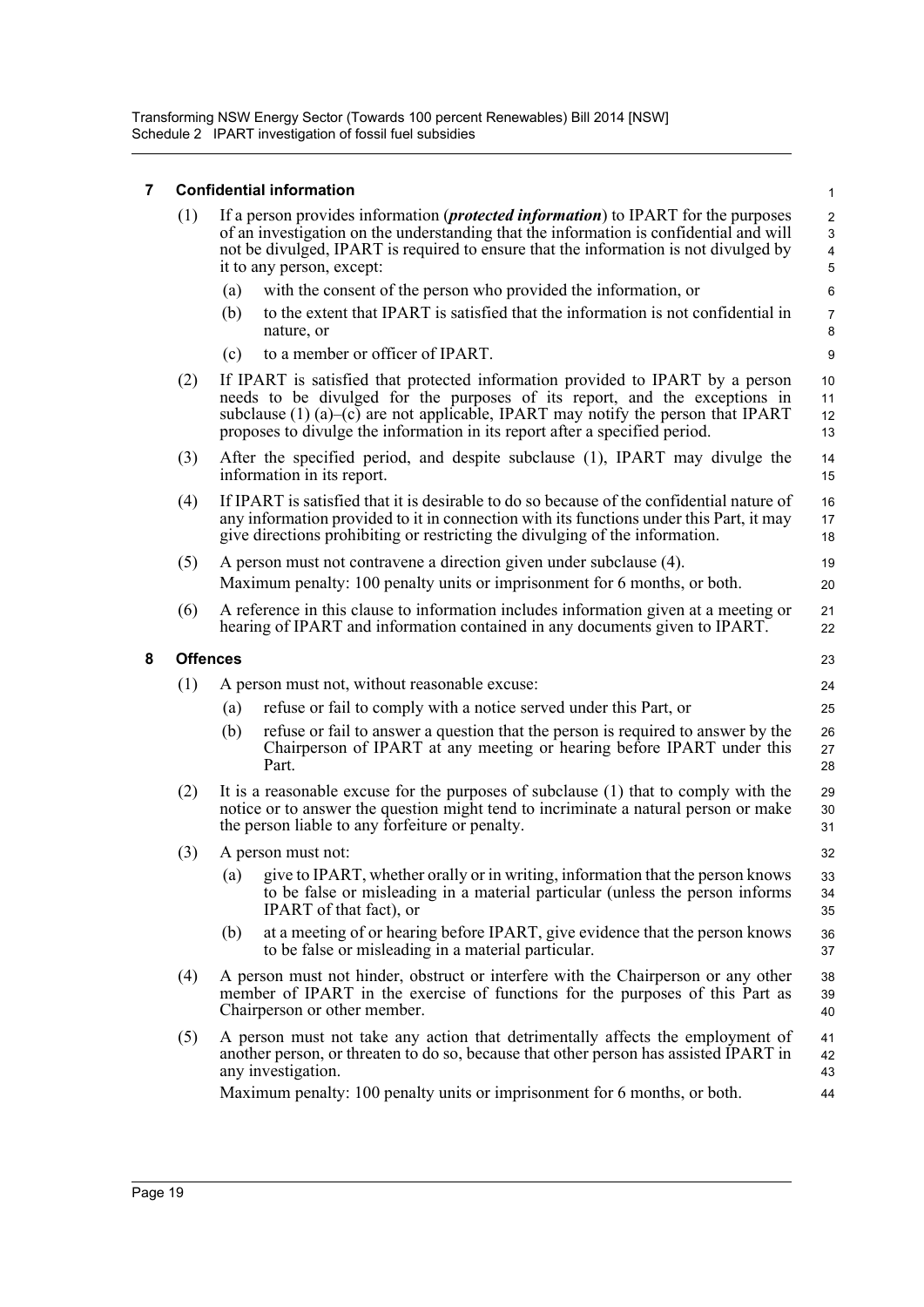Transforming NSW Energy Sector (Towards 100 percent Renewables) Bill 2014 [NSW] Schedule 2 IPART investigation of fossil fuel subsidies

| 9 |     | <b>Cabinet information and proceedings</b>                                                                                                          |                |  |  |  |
|---|-----|-----------------------------------------------------------------------------------------------------------------------------------------------------|----------------|--|--|--|
|   | (1) | This Part does not enable IPART:                                                                                                                    | $\overline{c}$ |  |  |  |
|   |     | to require any person to give any statement of information or answer any<br>(a)<br>question that relates to confidential proceedings of Cabinet, or | 3<br>4         |  |  |  |
|   |     | to require any person to disclose Cabinet information, or<br>(b)                                                                                    | 5              |  |  |  |
|   |     | to inspect Cabinet information.<br>(c)                                                                                                              | 6              |  |  |  |
|   | (2) | For the purposes of this clause, a certificate of the Secretary or General Counsel of<br>the Department of Premier and Cabinet that:                | 7<br>8         |  |  |  |
|   |     | any information or question relates to confidential proceedings of Cabinet, or<br>(a)                                                               | 9              |  |  |  |
|   |     | information is Cabinet information,<br>(b)                                                                                                          | 10             |  |  |  |
|   |     | is conclusive of that fact.                                                                                                                         | 11             |  |  |  |
|   | (3) | In this clause:                                                                                                                                     | 12             |  |  |  |
|   |     | <b>Cabinet</b> includes a committee of Cabinet or a subcommittee of such a committee.                                                               | 13             |  |  |  |
|   |     | <b>Cabinet information</b> means information that is Cabinet information under the<br>Government Information (Public Access) Act 2009.              | 14<br>15       |  |  |  |
|   |     |                                                                                                                                                     |                |  |  |  |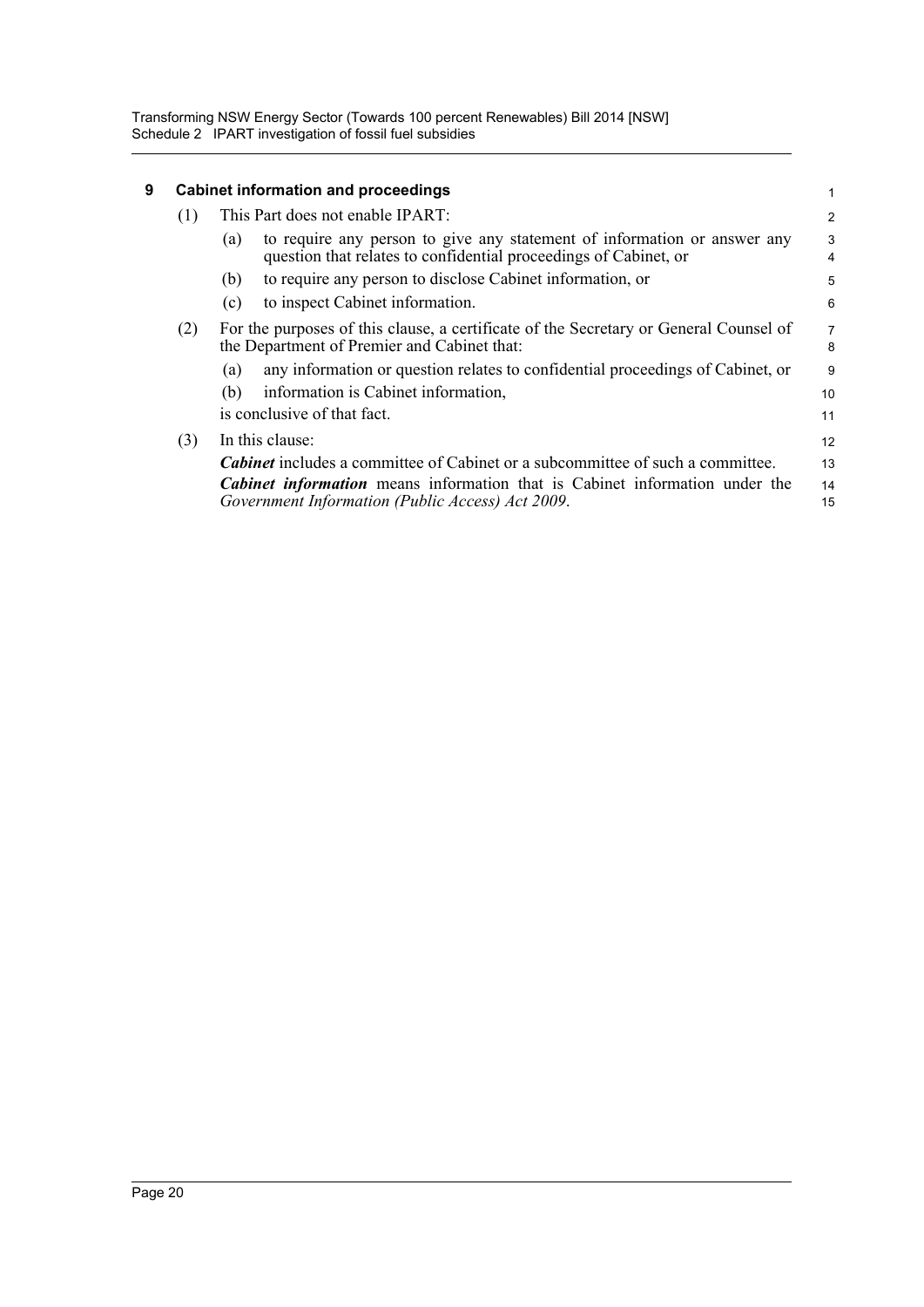<span id="page-25-0"></span>

| <b>Schedule 3</b> |     |                           | <b>Amendment of Electricity Supply Act 1995 No 94</b> | $\mathbf{1}$                                                                                                                                                                                                                                                                                                                                                                                      |                            |
|-------------------|-----|---------------------------|-------------------------------------------------------|---------------------------------------------------------------------------------------------------------------------------------------------------------------------------------------------------------------------------------------------------------------------------------------------------------------------------------------------------------------------------------------------------|----------------------------|
| [1]               |     | <b>Section 15B</b>        |                                                       |                                                                                                                                                                                                                                                                                                                                                                                                   | $\overline{2}$             |
|                   |     | Insert after section 15A: |                                                       |                                                                                                                                                                                                                                                                                                                                                                                                   | 3                          |
|                   | 15B |                           |                                                       | Distribution network service providers to allow small renewable energy<br>generators to feed-in to network (persons not part of closed scheme)                                                                                                                                                                                                                                                    | 4<br>5                     |
|                   |     | (1)                       |                                                       | The objects of this section are as follows:                                                                                                                                                                                                                                                                                                                                                       | 6                          |
|                   |     |                           | (a)                                                   | to encourage and support persons who want to generate renewable<br>energy as a response to climate change,                                                                                                                                                                                                                                                                                        | 7<br>8                     |
|                   |     |                           | (b)                                                   | to develop jobs in the renewable energy sector by assisting renewable<br>energy generation to compete with non-renewable energy generation,                                                                                                                                                                                                                                                       | $\boldsymbol{9}$<br>10     |
|                   |     |                           | (c)                                                   | to increase public exposure to renewable energy technology in order to<br>encourage the whole community to respond to climate change.                                                                                                                                                                                                                                                             | 11<br>12                   |
|                   |     | (2)                       |                                                       | For the purposes of this section a generator is a <i>complying generator</i> if the<br>generator:                                                                                                                                                                                                                                                                                                 | 13<br>14                   |
|                   |     |                           | (a)                                                   | is a solar photovoltaic generator, a wind turbine, or a renewable energy<br>generator of a class prescribed by the regulations, that has a generating<br>capacity of no more than 10 kilowatts, and                                                                                                                                                                                               | 15<br>16<br>17             |
|                   |     |                           | (b)                                                   | is installed and connected to the distribution network in a manner that<br>provides for all the electricity generated by the generator to be supplied<br>to the distribution network and allows the relevant distribution network<br>service provider to measure at any instant the amount of electricity<br>supplied, and                                                                        | 18<br>19<br>20<br>21<br>22 |
|                   |     |                           | (c)                                                   | complies with, and is installed and connected in a manner that complies<br>with, any safety, technical or metering requirements that may be<br>prescribed by the regulations or market operations rules.                                                                                                                                                                                          | 23<br>24<br>25             |
|                   |     | (3)                       | payable.                                              | This section does not apply to a regulated offer customer who, under<br>section 15A, receives, or is eligible to receive, a credit against charges                                                                                                                                                                                                                                                | 26<br>27<br>28             |
|                   |     | (4)                       |                                                       | A distribution network service provider must, on application by or on behalf<br>of a regulated offer customer, provide customer connection services so as to<br>connect, or permit to be connected, to its distribution network a complying<br>generator if:                                                                                                                                      | 29<br>30<br>31<br>32       |
|                   |     |                           | (a)                                                   | the generator is to be installed at premises that are in the distribution<br>network service provider's distribution district, and                                                                                                                                                                                                                                                                | 33<br>34                   |
|                   |     |                           | (b)                                                   | the regulated offer customer has a right under the National Energy<br><i>Retail Law (NSW)</i> to be provided with customer connection services at<br>those premises.                                                                                                                                                                                                                              | 35<br>36<br>37             |
|                   |     | (5)                       |                                                       | The right that a person has under this section to have premises provided with<br>customer connection services is subject to any provision of the National<br><i>Energy Retail Law (NSW)</i> , any instrument made under that Law, this Act or<br>the regulations that authorises the disconnection of those premises from, or the<br>refusal to connect those premises to, a distribution system. | 38<br>39<br>40<br>41<br>42 |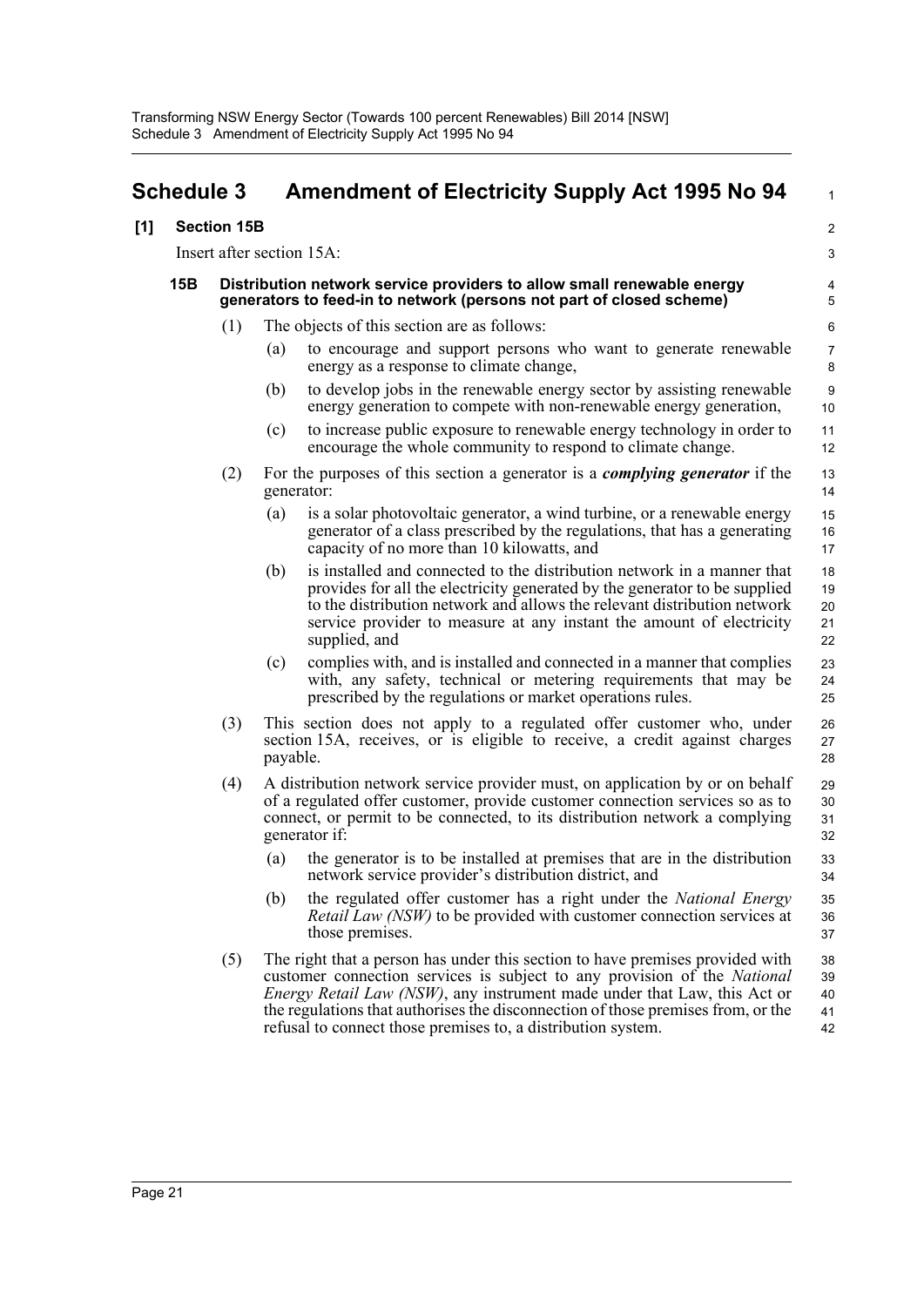| (6)  |     | A distribution network service provider must record a credit against charges<br>payable at the amount of \$0.20 (or such other amount as may be prescribed by<br>the regulations) per kilowatt hour in respect of a regulated offer customer for<br>electricity that:                                                                                                                                                                                                                  | $\mathbf{1}$<br>$\overline{c}$<br>3<br>4 |
|------|-----|----------------------------------------------------------------------------------------------------------------------------------------------------------------------------------------------------------------------------------------------------------------------------------------------------------------------------------------------------------------------------------------------------------------------------------------------------------------------------------------|------------------------------------------|
|      | (a) | is produced by a complying generator installed and connected at the<br>premises of the regulated offer customer, and                                                                                                                                                                                                                                                                                                                                                                   | $\mathbf 5$<br>6                         |
|      | (b) | is supplied to the distribution network by the regulated offer customer.                                                                                                                                                                                                                                                                                                                                                                                                               | $\overline{7}$                           |
| (7)  |     | The credit recorded under subsection (6) by a distribution network service<br>provider against charges payable is to be reduced by the amount determined<br>by the Tribunal under Division 5 of Part 4 (having regard the need to<br>approximate the relevant retail purchase price) as the retailer benefit<br>component for the supply of electricity as referred to in subsection (6).                                                                                              | 8<br>9<br>10<br>11<br>12                 |
| (8)  |     | A distribution network service provider must, in accordance with the<br>regulations, provide a retailer with:                                                                                                                                                                                                                                                                                                                                                                          | 13<br>14                                 |
|      | (a) | details of the amount of credit that has been recorded under this section<br>for electricity supplied to the network by each regulated offer customer<br>of the retailer, and                                                                                                                                                                                                                                                                                                          | 15<br>16<br>17                           |
|      | (b) | such other information as may be required to be supplied by the<br>regulations or the market operations rules.                                                                                                                                                                                                                                                                                                                                                                         | 18<br>19                                 |
| (9)  |     | A distribution network service provider must provide to the Minister and the<br>Director-General the following information at such times as may be prescribed<br>by the regulations:                                                                                                                                                                                                                                                                                                   | 20<br>21<br>22                           |
|      | (a) | the total number of regulated offer customers in the distribution network<br>service provider's distribution district who have installed and connected<br>a complying generator, and                                                                                                                                                                                                                                                                                                   | 23<br>24<br>25                           |
|      | (b) | the postcodes of those regulated offer customers, and                                                                                                                                                                                                                                                                                                                                                                                                                                  | 26                                       |
|      | (c) | the total generating capacity of all such generators in the distribution<br>district, and                                                                                                                                                                                                                                                                                                                                                                                              | 27<br>28                                 |
|      | (d) | such information as is available to the distribution network service<br>provider about the amount of electricity supplied to the distribution<br>network by complying generators in the distribution network service<br>provider's distribution district during such periods as may be prescribed<br>by the regulations, and                                                                                                                                                           | 29<br>30<br>31<br>32<br>33               |
|      | (e) | any other matter that may be prescribed by the regulations.                                                                                                                                                                                                                                                                                                                                                                                                                            | 34                                       |
| (10) |     | It is a condition of a distribution network service provider's licence that the<br>distribution network service provider must not contravene this section.                                                                                                                                                                                                                                                                                                                             | 35<br>36                                 |
| (11) |     | The Director-General or a distribution network service provider may, at any<br>time, require a person to provide information by statutory declaration in order<br>to determine the person's eligibility to have a credit recorded in respect of the<br>person under this section.                                                                                                                                                                                                      | 37<br>38<br>39<br>40                     |
| (12) |     | A person must within 7 days after any change in the person's circumstances<br>(including any change to a generator on premises owned or occupied by the<br>person) notify a distribution network service provider of that change if the<br>change may cause the person to be no longer eligible to have a credit recorded<br>(or to have a credit recorded at a particular rate) by the provider in respect of<br>the person under this section.<br>Maximum penalty: 50 penalty units. | 41<br>42<br>43<br>44<br>45<br>46<br>47   |